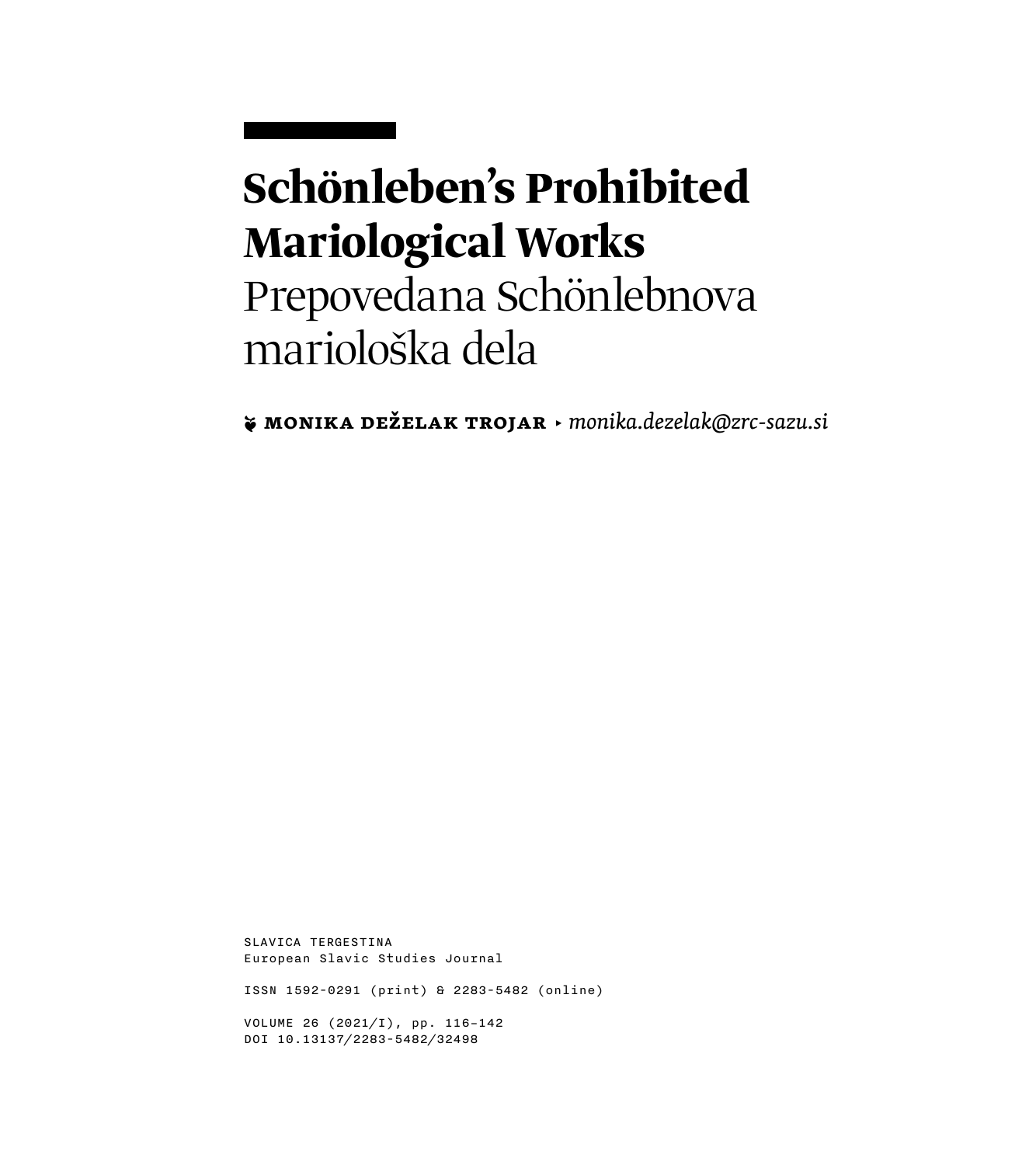Johann Ludwig Schönleben began fervently defending the truth about the Immaculate Conception of Mary during his Jesuit period. He became more involved in Mariology after leaving the order. In 1659 he published two books of his *Orbis universi votorum* (Vows of the Entire World). His most important Mariological works, *Vera ac sincera sententia* (A True and Honest Opinion, 1668/1670) and *Palma virginea* (The Virgin Palm, 1671), were printed in Salzburg. Due to their polemical tone, and in spite of their otherwise impeccable theological integrity, both works were included on the *Index librorum prohibitorum*. The same fate befell the two editions (1680, 1681) of *De officio immaculatae conceptionis Deiparae antiquissimo et devotissimo* (The Oldest and Most Devout Service of the Immaculate Conception of the Mother of God), which were also prohibited. They came out anonymously, and the possibility of Schönleben's authorship was first pointed out by Valvasor.

Schönleben se je z mariologijo in vnetim zagovarjanjem resnice o Marijinem brezmadežnem spočetju začel ukvarjati že kot jezuit, dejavneje pa se ji je posvetil po izstopu iz reda. Leta 1659 sta v Celovcu izšli dve knjigi spisa *Orbis universi votorum*. Njegovi najpomembnejši mariološki deli, *Vera ac sincera sententia* (katerega prvo izdajo je leta 1668 izdal pod psevdonimom Balduinus Helenocceus, drugo leta 1670 pa s svojim pravim imenom) in *Palma virginea* (1671), sta bili natisnjeni v Salzburgu. Kljub siceršnji teološki neoporečnosti sta bili zaradi polemičnega tona pisanja uvrščeni na *Indeks prepovedanih knjig*. Enaka usoda je pozneje doletela dve izdaji spisa *De officio immaculatae conceptionis Deiparae antiquissimo et devotissimo* (1680, 1681), ki sta izšli anonimno, na možnost Schönlebnovega avtorstva pa je prvi opozoril Valvasor.

Johann Ludwig Schönleben, theology, Mariology, censorship, *Index librorum prohibitorum*, *Orbis universi votorum*, *Vera ac sincera sententia*, *Palma virginea*, *De officio immaculatae conceptionis Deiparae*

### Janez Ludvik Schönleben,

teologija, mariologija, cenzura, *Index librorum prohibitorum*, *Orbis universi votorum*, *Vera ac sincera sententia*, *Palma virginea*, *De officio immaculatae conceptionis Deiparae*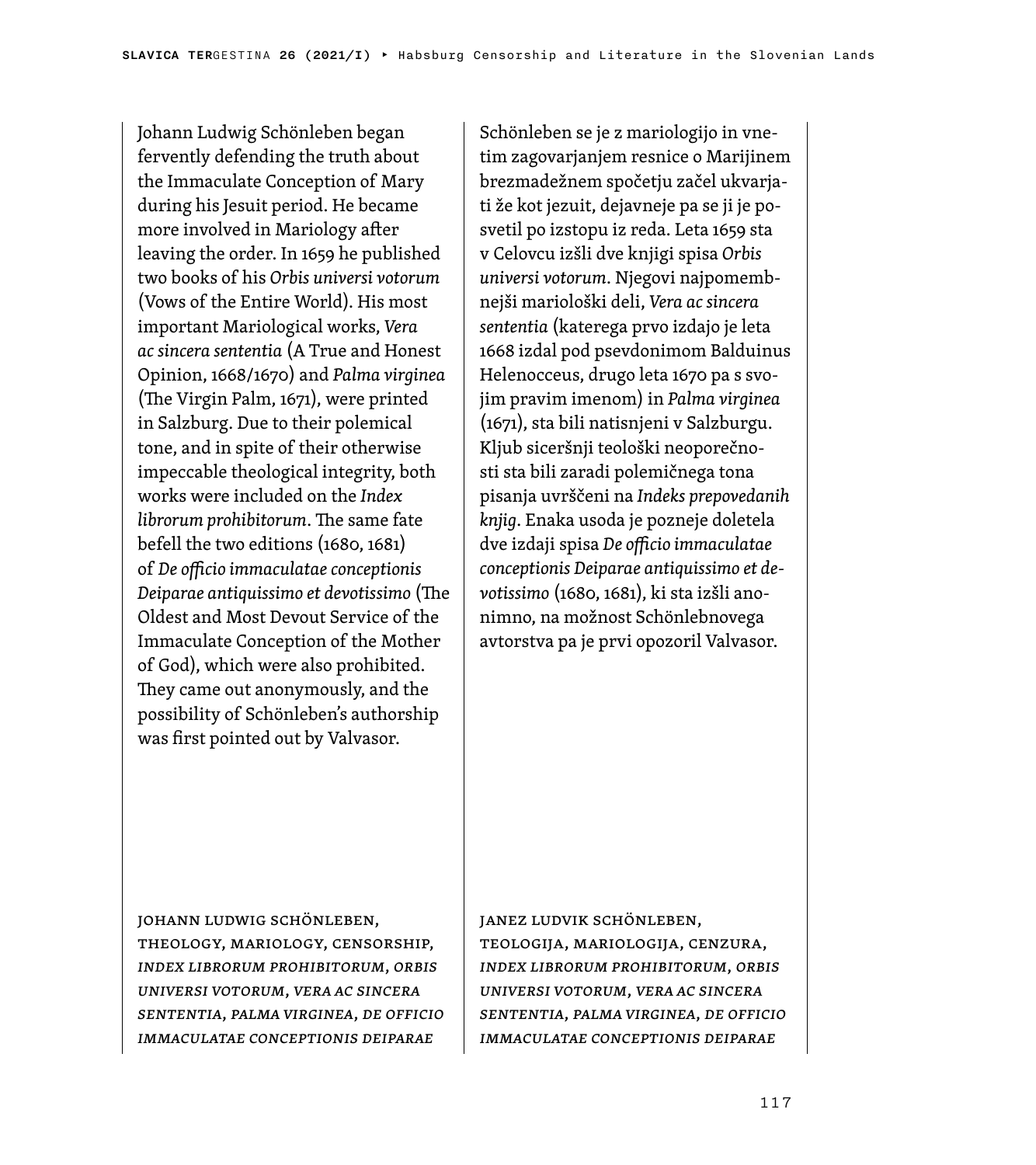#### **Introduction**

1 ARS, AS 1073, II/51r, p. 47; II/52r, pp. 33, 49–50, 63, 65, 68–69, 73, 77, 79, 83, 89, 93, 95, 99, 102. Cf. Lavrič: 262–263.

Johann Ludwig Schönleben is known as a polymath, historiographer, genealogist, preacher, philosopher, and playwright. In addition, his preserved and unpreserved theological writings show that he was personally especially interested in Mariology and, first and foremost, in proving the truth about the Immaculate Conception. Because some editions of his Mariological books were included on the *Index librorum prohibitorum* (List of Prohibited Books), the groundbreaking character and impact of his works were limited to a narrow circle of readers for two full centuries—that is, up until the 1854 promulgation of the Immaculate Conception dogma. He achieved partial rehabilitation in 1900, when his works were removed from the *Index*, but his full rehabilitation was not achieved until the congress held in Rome on the hundredth anniversary of the promulgation of the Immaculate Conception dogma (*Virgo immaculata, Acta congressus mariologici-mariani Romae anno MCMLIV celebrati*). Thanks to Maks Miklavčič's article, which relied on Anton Strle's theological findings, it was then that Schönleben was finally granted an equal position among other European Mariologists.

### **Schönleben's Early Contacts with Mariology**

Schönleben was already familiar with the practice of venerating the Immaculate Virgin at home (Schönleben 1659a: 87), where his parents set the first example. His father had been a member of the Latin Jesuit Congregation of the Assumption since July 2nd, 1623, and a year later he joined the German Congregation of the Immaculate Virgin and became an active member.1 Between 1629 and 1635, Schönleben received further motivation to venerate the Immaculate Virgin from his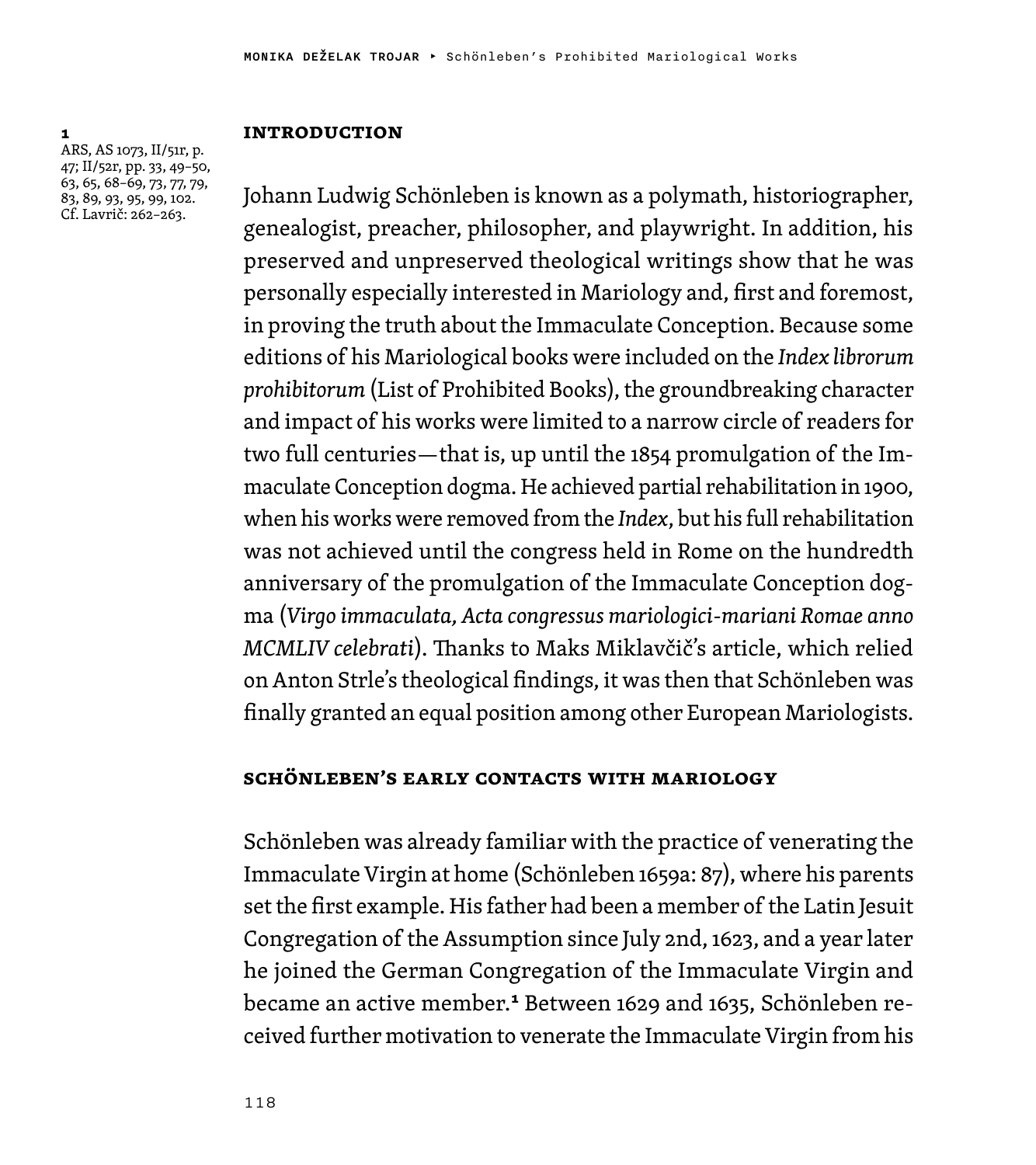teachers at the Jesuit college in Ljubljana, where he joined the Student Congregation of the Assumption on February 8th, 1632 .<sup>2</sup> He published his first work related to venerating the Virgin Mary and the Immaculate Conception at the age of thirty-one, when, after completing his theology studies, he taught rhetoric in Vienna and simultaneously served as the Faculty of Arts' notary. In 1649, he anonymously published his collection of Mariological hymns *Campus liliorum* (A Field of Lilies), which concluded with *Panegyricus Magnae Matri Virgini sine macula originali conceptae Mariae* (A Panegyric to the Great Virgin Mother Mary, Immaculately Conceived). The same year he also published his speech *Corona gemmea, adgratulatio sex neo-doctoribus theologis ex Ord. Cisterciensi* (The Jeweled Crown, Congratulations to the Six New Doctors of Theology from the Cistercian Order), which, however, has not been preserved (Valvasor: vol. 2, book 6, 355).

Schönleben wrote this panegyric to Mary in honor of the University of Vienna's consecration to the Immaculate Virgin, but he actually performed (or perhaps only printed) it in late August 1649, when the first six doctors of theology (all from the Cistercian order) after this consecration vowed to strive to spread the truth about the Immaculate Virgin (Schönleben 1649: unnumbered page before the start of the panegyric). In several places in this speech, he expressed his belief that people had already been aware of Mary's exemption from the original sin for a long time. He dedicated his collection of hymns together with the panegyric to the initiator of the university's consecration to the Immaculate Virgin, Emperor Ferdinand III (Deželak Trojar: 65, 67, 68). The years that Schönleben spent in Vienna (1648–1649, 1652–1653) seemed to be crucial for his later engagement in Mariology. He himself revealed which professors were his role models in venerating the Immaculate Virgin (Schönleben 1659a:

2 ARS, AS 1073, II/51r, p. 122.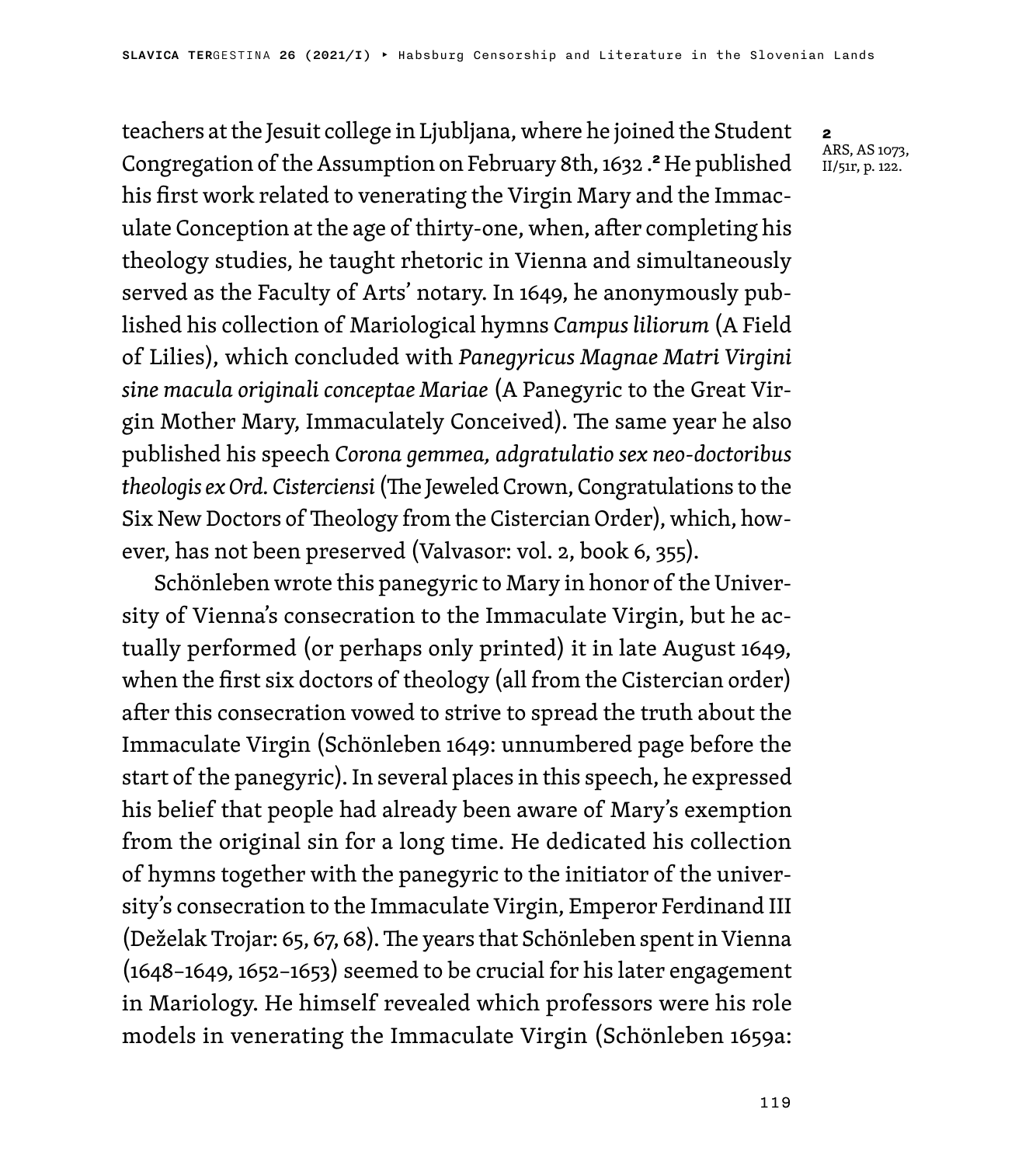$\overline{\mathbf{a}}$ 

As a source Schönleben often cited his personal notes ("Ms. Acad.," "Ms. Sched. Acad.") created at the Vienna Jesuit college and university libraries during his studies (Schönleben 1659a: 17, 23–24, 26, 38, 47–49, etc.).

4 "Alii tres antecedentes cum quinto adhuc praelo sunt, quos propediem expecta."

#### 5

"Lib. 3. cap. 1., 2. et 3" (Zani: 182v).

#### 6

"Maria Mater Dei et Virgo sine macula originali concepta agnoscitur a sacro ordine RR. PP. Praedicatorum, et ex eodem ordine D. Thomas de Aquino, theologorum princeps cum sua schola immaculatae conceptionis assertor ostenditur."

#### 7

"Maria Mater Dei et Virgo sine macula originali concepta docetur ab antiquissimi archigymnasii Viennensis doctoribus. Sive Sexagena doctorum Viennensium Deiparae sine macula conceptae assertorum et vindicum e tenebris vetustatis educta."

85–87); in addition, his stay in Vienna was also important because he had libraries there where he could study and collect material for his later Mariological works.<sup>3</sup>

#### *Orbis universi votorum* **(1659)**

Schönleben's first extensive Mariological work was *Orbis universi votorum pro definitione piae et verae sententiae de immaculata conceptione Deiparae* (Vows of the Entire World to Adopt a Pious and True Decision on the Immaculate Conception of the Mother of God). Even though he had five books ready for printing (Schönleben 1659a: "Ad lectorem"),<sup>4</sup> only two were published: the third and fourth ones. Both were printed in 1659 by the Kramer printshop in Klagenfurt. The fourth book was published first, followed by the third one—which, however, was not published in full (only three chapters of the nine initially planned; Schönleben 1659a: "Ad lectorem"; Schönleben 1659b: "Proemium", 3).<sup>5</sup> In the third book, Schönleben presented evidence of the Immaculate Conception gathered from the writings and decrees of the Dominican order, which generally opposed this truth the most (Schönleben 1659b: title page).<sup>6</sup> In the third chapter of the book, he provided evidence for his thesis that Thomas Aquinas did not really oppose the Immaculate Conception. In this way, he sought to disqualify the main line of argument from the Dominicans, who based their opposition on Aquinas's writings (Strle 1955a: 171–173). In the fourth book, he discussed the thoughts of sixty professors at the University of Vienna and other prominent individuals (bishops and canons) from the university's inception until his time that supported the truth of the Immaculate Conception (Schönleben 1659a: title page).7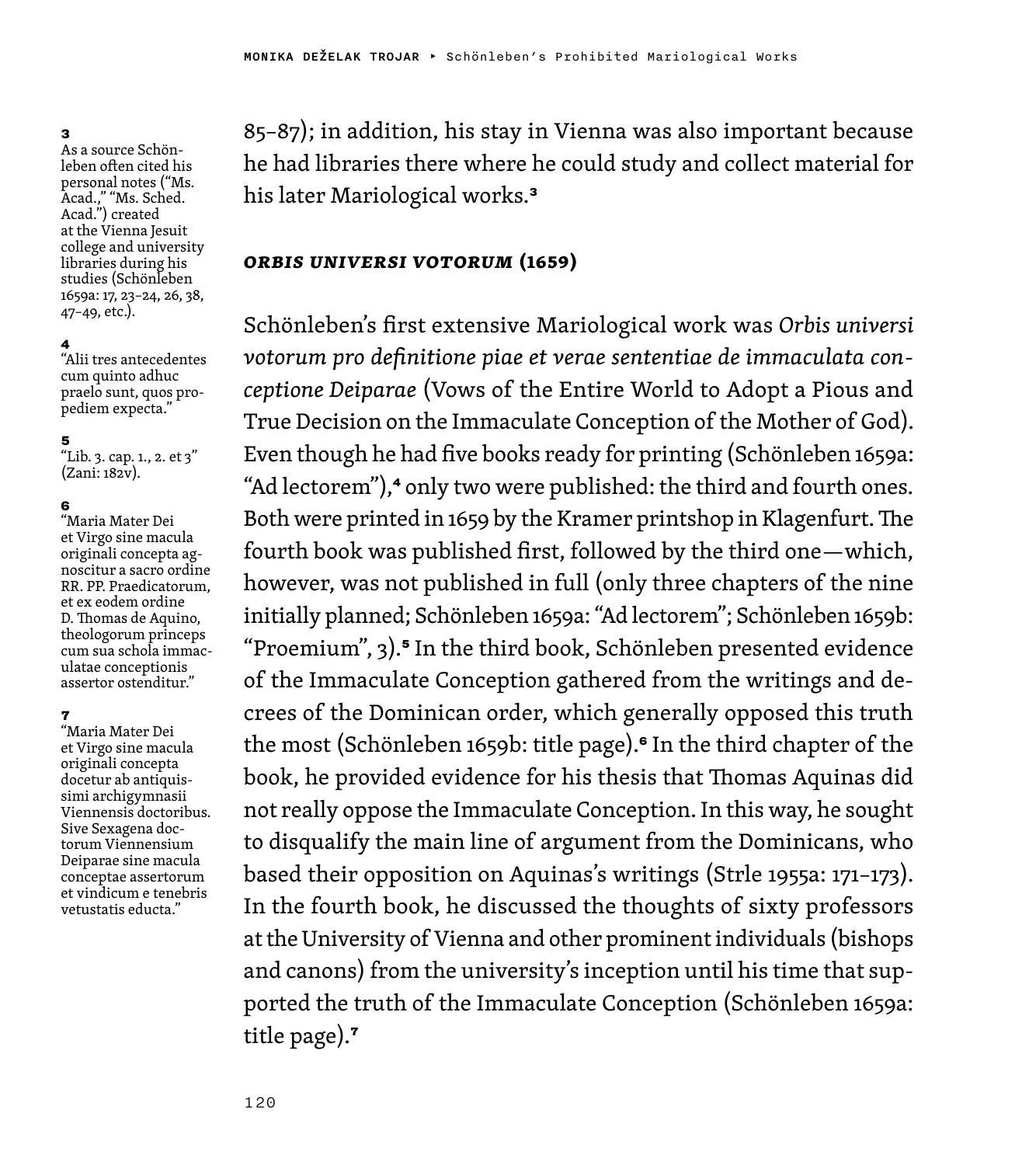With his *Orbis universi votorum*, Schönleben sought to demonstrate that the pious opinion about Mary's immaculateness itself was sufficient for it to be declared a dogma. He presented his belief thoroughly, equably, and soberly, describing it as highly likely rather than certain (Strle 1955a: 181–182). Even though on May 4th, 1664, the estates granted him six hundred guldens for printing his books on the Immaculate Virgin (Lubej: 55), they were never published. The reason remains unknown. He may have had problems finding a printer, which he mentioned in a letter to Bishop Buchheim.<sup>8</sup> It is also possible that he perceived Pope Alexander VII's 1661 bull *Sollicitudo omnium*, which spoke in favor of the truth of the Immaculate Conception (Strle 1954a: 3), as an imminent victory of its advocates and hence he no longer found it necessary to continue his quest for a printer. His two later lists of works prepared for publication (from 1669 and 1672) include two volumes of *Orbis universi votorum*, but it is unclear whether they refer to the first and second books or perhaps two volumes of the fifth book (Schönleben 1669: "Syllabus operum"; Zani: 183r). Among Schönleben's manuscripts, Valvasor only mentions the unpublished fifth book in two volumes and does not say a word about the first two books (Valvasor: vol. 2, book 6, 356). The content of the unpreserved books can be inferred from Schönleben's later testimonies (Ušeničnik: 418–419). In his later work *Palma virginea*, he makes several references to the first two books of *Orbis universi votorum*  (Schönleben 1671: 143, 148–149) without ever mentioning the fifth book. Because he described *Palma virginea* as a fragment of a major work (*fragmen maioris operis*), it can be assumed that in it he summarized the content of the first two books of *Orbis universi votorum*, which he often cited, and thus, after it was published, only made efforts to publish the fifth book (Deželak Trojar: 241–242).

**8**<br>NŠAL, NŠAL 100, KAL fasc. 138/10.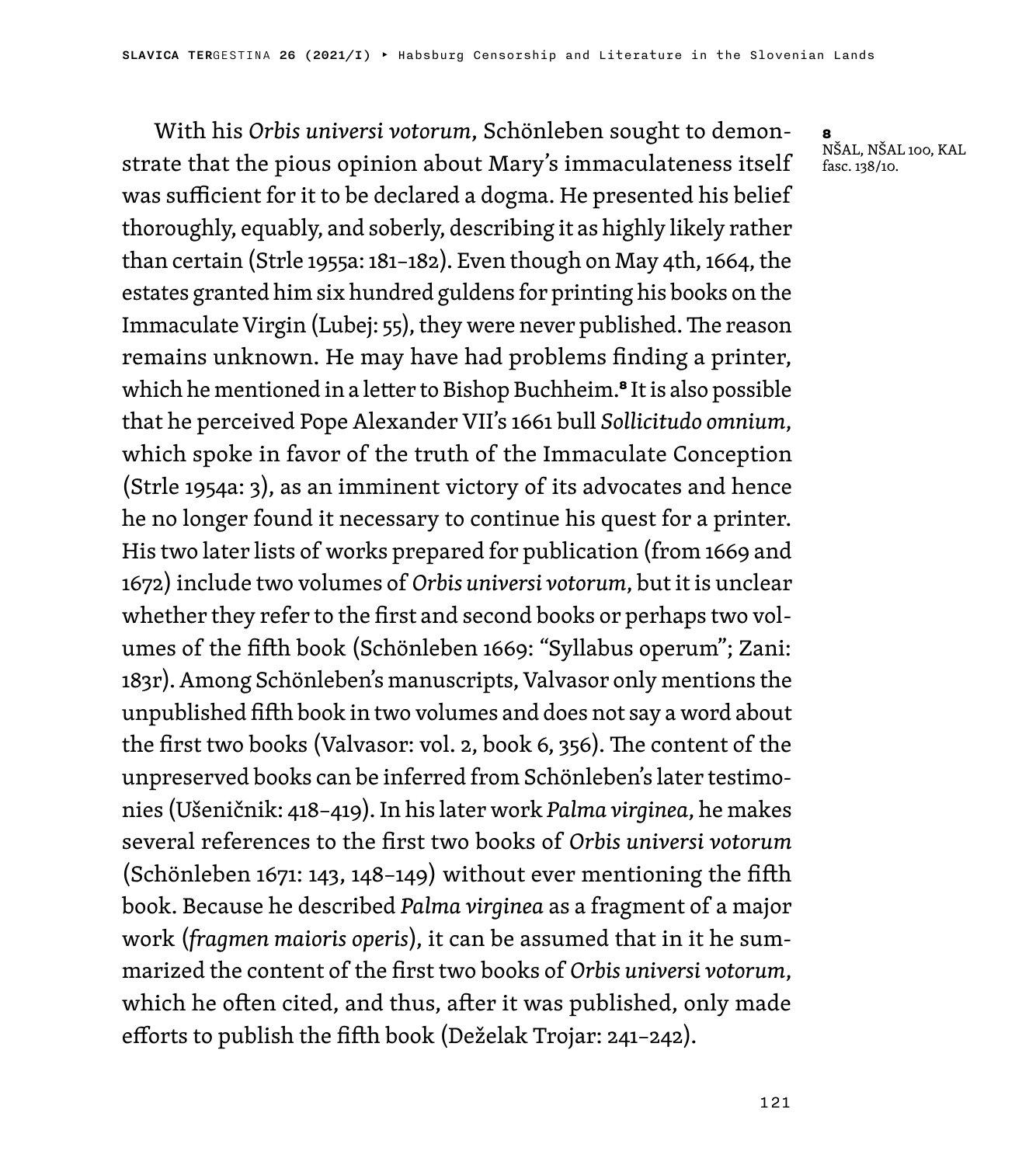## **Schönleben's Mariological Works Included on the** *Index librorum prohibitorum*

A turn in Schönleben's style of writing was caused by two key moments. His more decisive advocacy of the truth of the Immaculate Conception was, first and foremost, stimulated by the 1661 bull of Pope Alexander VII (Schönleben 1668: "Dedicatio", 5, 7, 29, etc.; Schönleben 1671: e.g., 131). However, his wrath was aroused by the 1663 work *Synopsis historica de conceptione Deiparae* (Historical Synopsis of the Conception of the Mother of God) by a Dominican writer with the pseudonym Marcellus Sidereus Cyriacus. The fact that the author dared to reject the truth of the Immaculate Conception despite the papal bull made Schönleben so angry that he began vigorously defending the truth. Personal resentment and an unbending belief in his own rightness can be felt in the background of his works. He did not change his views and line of argument in favor of the Immaculate Conception, but he began polemizing with his opponents; he looked down on them and insulted them on several occasions. In places, his tone of writing was ironic and condescending (Ušeničnik: 419, 423; Strle 1954b: 202–205). Especially because in essence his line of argument and Mariological views remained the same as in *Orbis universi votorum*, it is this very change of tone that was most likely the main reason for his two major works being later included on the *Index librorum prohibitorum*.

#### *Vera ac sincera sententia* **(1668, 1670)**

Schönleben published the first edition of his *Vera ac sincera sententia de immaculata conceptione Deiparae Virginis* (A True and Sincere Opinion on the Immaculate Conception of the Virgin Mother of God) under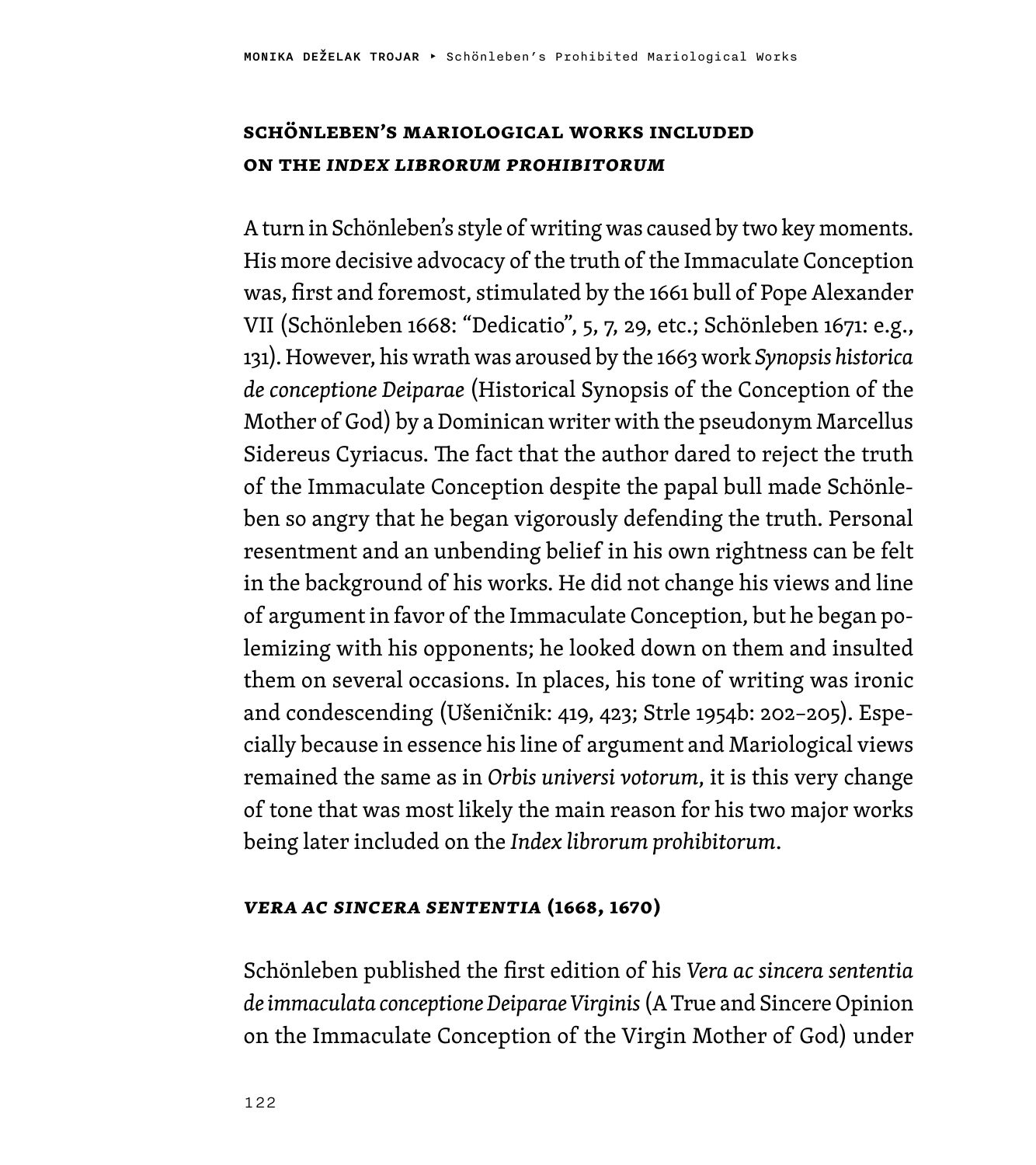

← FIG.1 Title page of the first edition of *Vera ac sincera sententia* (Salzburg, 1668). NUK Archives.

the pseudonym Balduinus Helenocceus. It was printed by the Haan printshop in Salzburg in 1668. He printed the second edition under his real name two years later at the same printshop. He dedicated the book to Pope Clement IX (Schönleben 1668: "Dedicatio")<sup>9</sup> himself, asking him to be the judge between him and the Immaculate Virgin's opponents (Schönleben 1668: "Dedicatio", 8; Strle 1954b: 204–205). Except for the title page, the second edition is identical to the first one. He did not even change the dedication: he signed it with his pseudonym and,

**9**<br>"Sanctissimo Domino N. Clementi Nono, Pontifici Opt. Max., Christi in terris Vicario."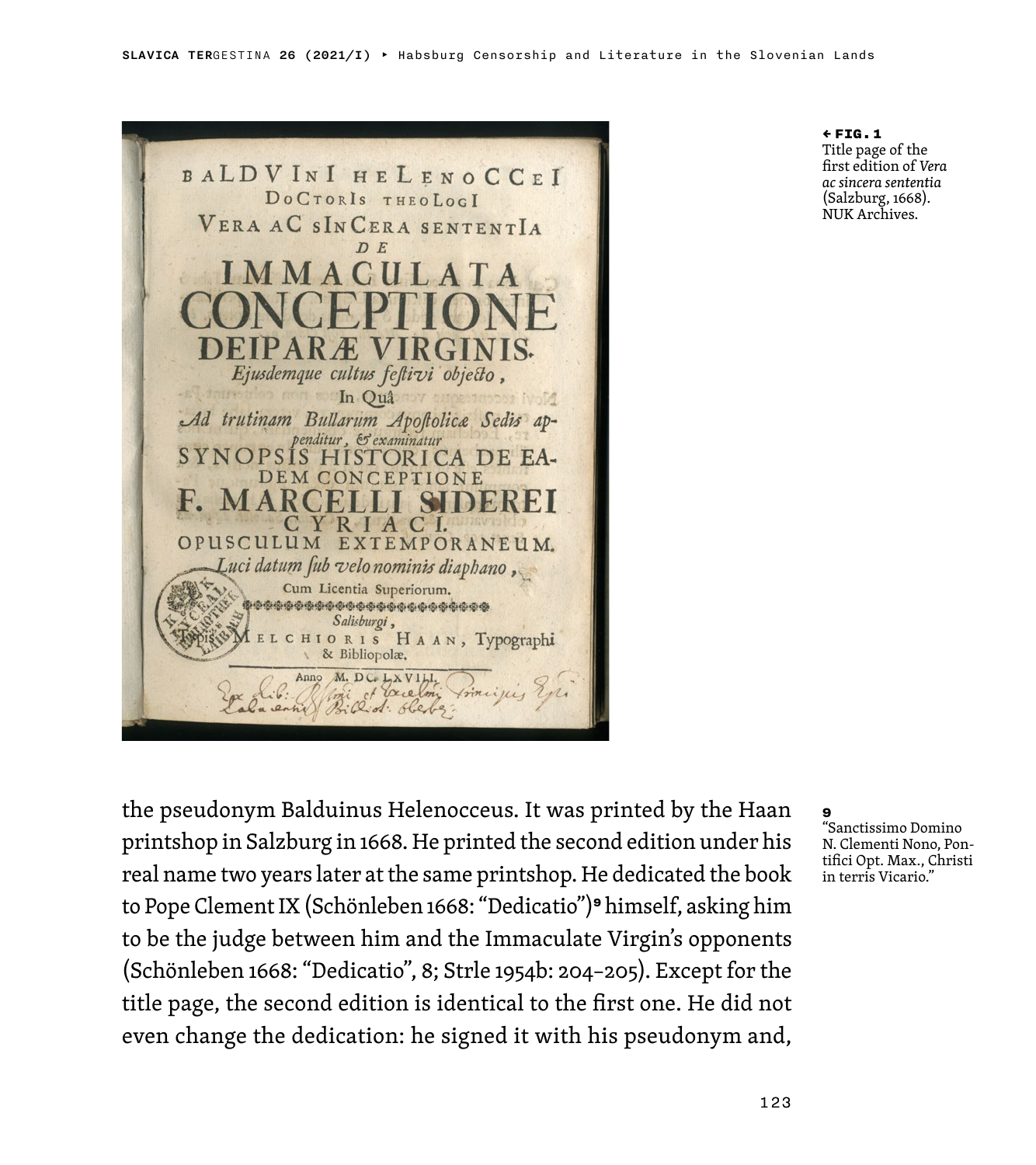10 "Deo laus. Haec & omnia mea S. Rom. Ecclesiae judicio & arbitrio penitus penitusque subjecta sunto. Virgini Immaculate Conceptae Honor."

even though a new pope had come to the throne in the meantime, he dedicated the book to the previous pope, not the new one, Clement X (1670–1676; Schönleben 1670: "Dedicatio", 3).

Schönleben rejected all of Marcellus's untrue claims, fervently defending the truth of the Immaculate Conception. He warned and corrected his opponent, was angry at him, and even threw insulting remarks at him. He spared no words. Irony can be traced in the background of his writing. He already harshly criticized the Dominicans in the foreword, reproaching them with disrespecting papal authority (Strle 1954b: 202–205). In this way, a shadow was cast over the entire order, even though not all Dominicans opposed the Immaculate Conception (especially Ambrosius Catharinus, to whom Schönleben made several references; cf. Strle 1955b: 204–211). Despite his unstoppable ardor and belief in his own right, at the end of the book Schönleben nonetheless humbly bowed to authority, leaving the final decision about the correctness of his ideas to the Holy See (Schönleben 1668: 178).<sup>10</sup>

Anton Strle, who analyzed the content of *Vera ac sincera sententia* in detail, established that it was dogmatically flawless. Even though not all of Schönleben's ideas can be accepted, he did not make any major errors. Just like in his later work, *Palma virginea*, he used the general consensus of the faithful and the infallibility of the Church resulting from internal protection and guidance by the Holy Spirit as the main proof supporting the Immaculate Conception. In addition, Strle established that the later papal bull, *Ineffabilis Deus*, through which Pope Pius IX confirmed the Immaculate Conception dogma in 1854, proved that the 1661 papal bull *Sollicitudo omnium Ecclesiarum* already made any arguments supporting the opposite claims based on dogmatic principles impossible. Hence, Schönleben was right to be angry and defend the truth (Strle 1954b: 205; Strle 1955a: 181–182, 185), but that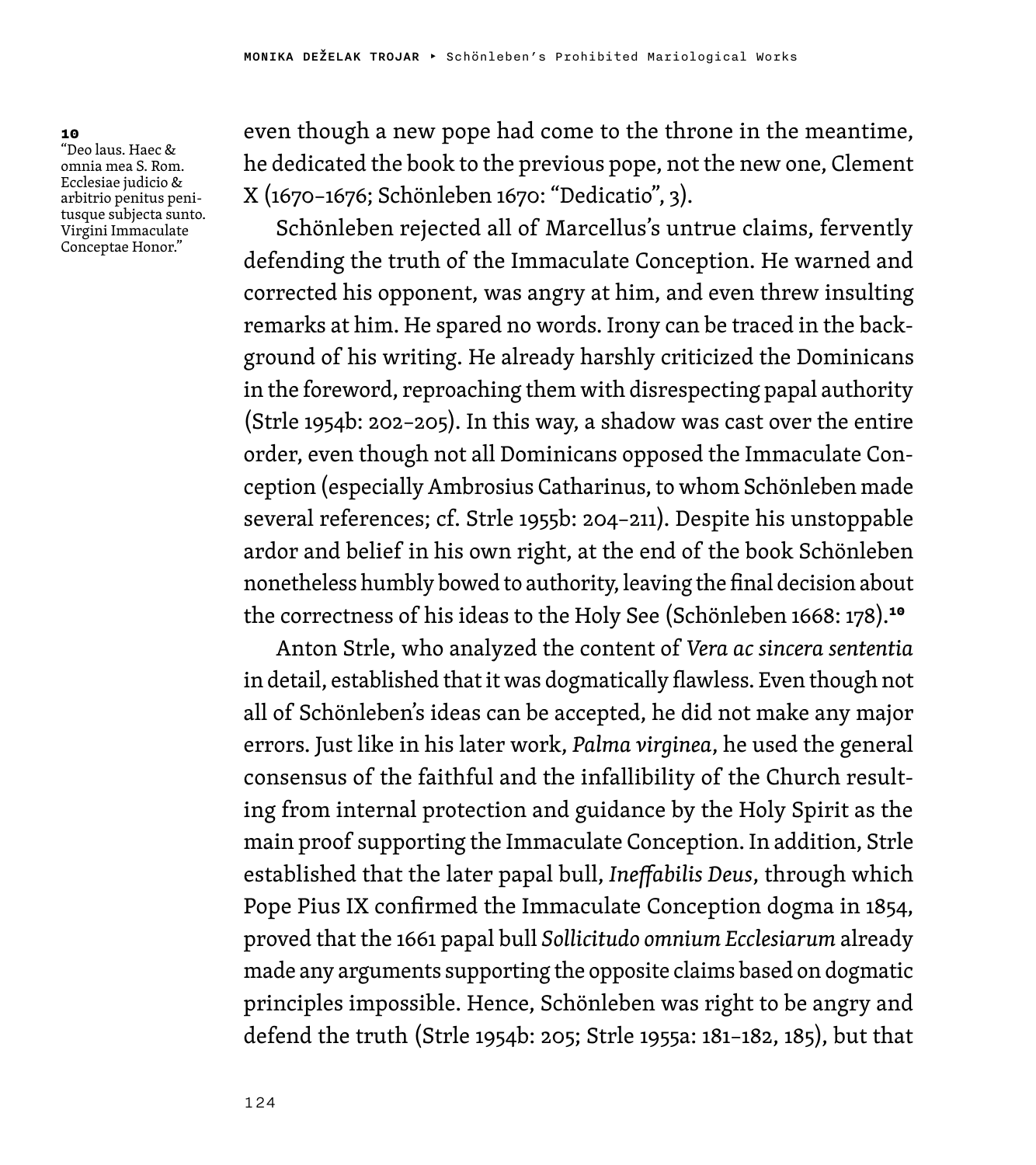cannot justify the irascible attacks and insults leveled at his opponent. With a little self-censorship, the effect of his works would have been nearly the same and the coverage much broader because significantly more people would have read them. Because the dogma was not yet confirmed at that point, especially because papal censorship was in the domain of the Dominicans, he could have anticipated problems already while writing these works. Both editions of *Vera ac sincera sententia* were included on the *Index* on May 18th, 1677, under the reign of Pope Innocent XI (*Index:* 212, 383).

#### *Palma virginea* **(1671)**

Schönleben continued his polemic style of writing in his next work, *Palma virginea sive Deiparae Virginis Mariae de adversariis suae immaculatae conceptionis victoriae omnium seculorum aere christianae succincta narratione repraesentatae* (The Virgin Palm or the Victories of Mary the Virgin Mother of God over the Adversaries of Her Immaculate Conception in All Christian Centuries Presented in a Succinct Narrative). On the title page, he described it as a fragment or passage of a major work (*fragmen maioris operis*), probably alluding to his *Orbis universi votorum.*

Judging from the printing permission, *Palma virginea* must have been completed by early 1669, even though the chronogram and dedication use the year 1671. This means that, after finishing the work, Schönleben had more than enough time to send it to his friends at the Academy of the Frozen (*Accademia dei Gelati*) for review. Two of them, Petrus Hercules de Bellois and Simon Santagata, praised the work in verse. Schönleben included their couplet and epigram in the book, placing them behind the printing permissions and also adding his own epigram dedicated to Santagata (cf. Deželak Trojar: 162–166). It appears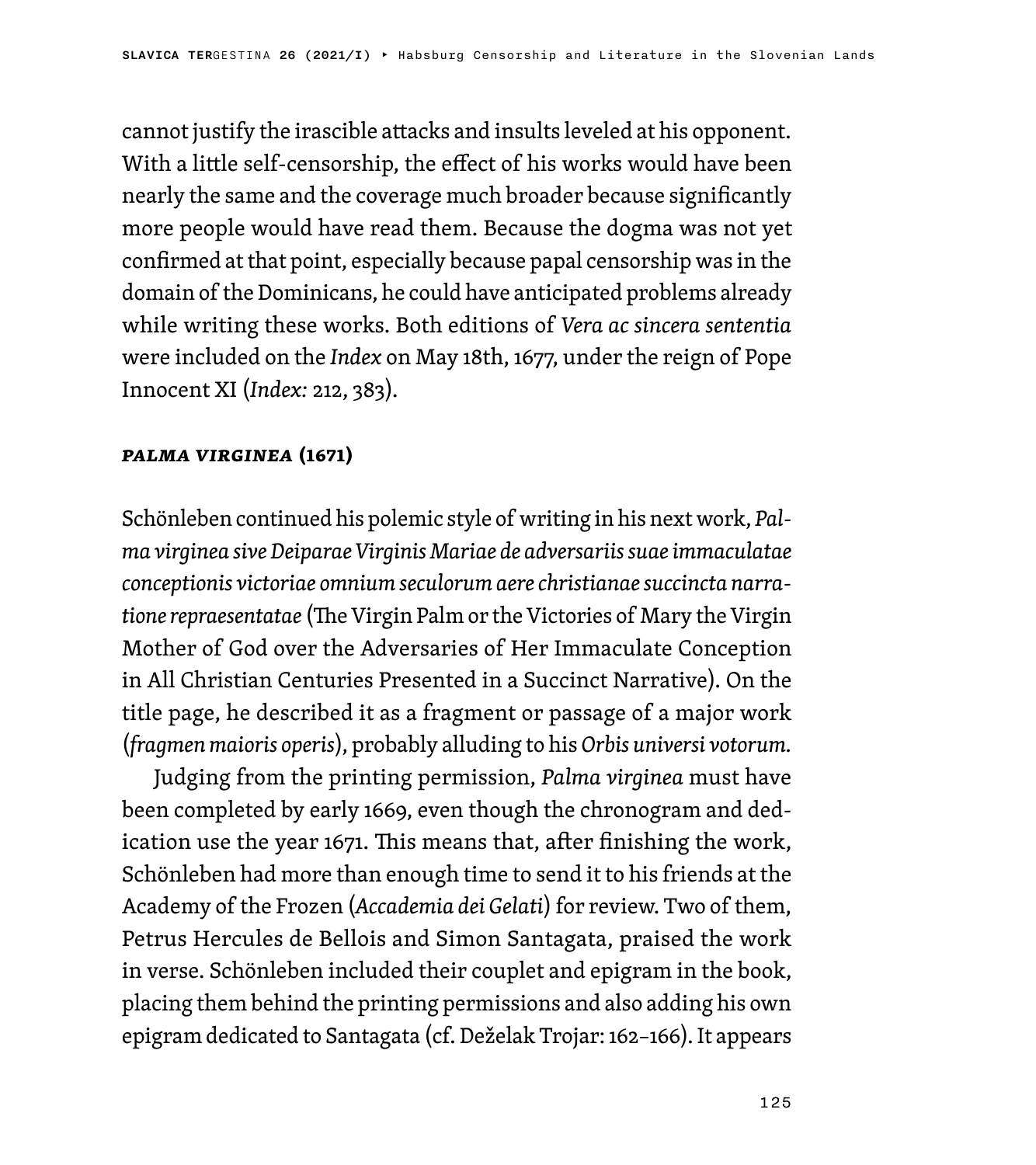that it was thanks to this work that Schönleben was accepted among the honorary members of the Academy of the Frozen by 1670 at the latest (Zani: 181r–182r; Miklavčič 1957: 220).

In *Palma virginea*, Schönleben discussed Mary's victories from the beginning of Christianity to his time. He referred to the general consensus of the faithful as the main proof supporting the truth of her Immaculate Conception. The importance of *Palma virginea* was also recognized by the provincial estates, which presented an honorary award to Schönleben for the work in 1671 (Radics: 51; Ušeničnik: 422). Based on archival sources, the Carniolan provincial estates did in fact make an exceptional monetary award in the amount of 428 guldens to Schönleben, which he reportedly already received on May 5th, 1670 (Miklavčič 1967: 237), and so it is unclear whether the award was connected with the publication of this work or Schönleben's dedication of the first volume of his feast-day sermons *Feyertäglicher Erquick-Stunden* (Hours of Feast-Day Refreshment, 1669) to the estates.

*Palma virginea* is written in a popular theological style, but in a polemic manner. Schönleben was unable to avoid irony, attacks, and harsh expressions, which is why this work, too, was included on the *Index* on March 13th, 1679 (*Index:* 383). His attacks were primarily directed at the Dominican Vincenzo Bandello, whom he viewed as Goliath fighting against David—that is, Pope Sixtus IV (Schönleben 1671: 62–70, 79–81; Strle 1954b: 203–205). He wrote that he was "vomiting poison" (*virus evomebat Bandellus*) and he referred to his acolytes as "the Bandello cohort" (*Bandelli fida cohors*; Schönleben 1671: 63, 81). He accused him of forging documents (Schönleben 1671: 68), wondering at Pope Sixtus IV's patience and the fact that he did not take action against him (Schönleben 1671: 67). In several places, he could barely resist laughing at his opponents' stupidity (e.g., *magna cum molestia cachinnos cohibui*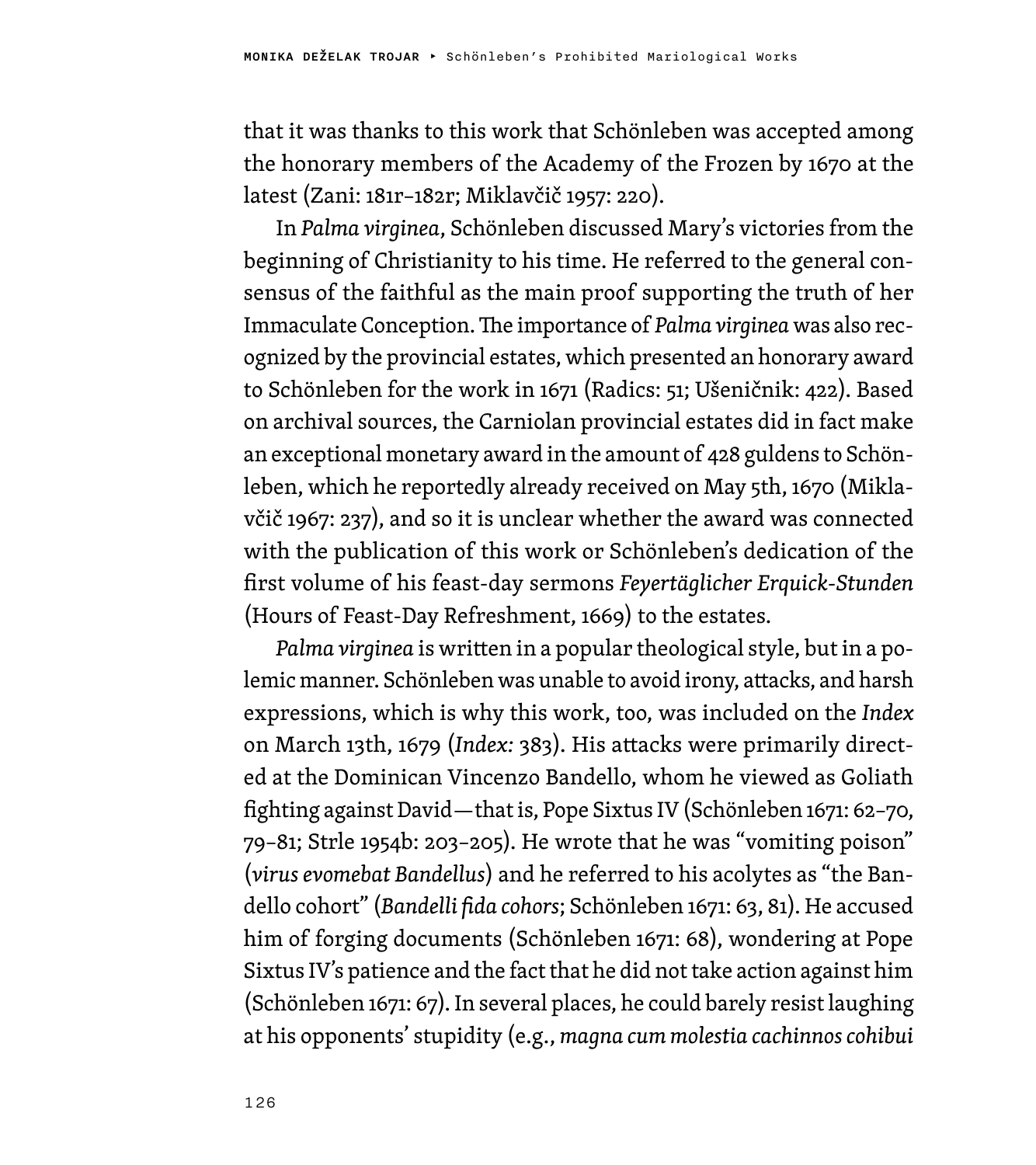

← FIG.2 Title page of *Palma virginea* (Salzburg, 1671). Ljubljana Seminary Library.

'I held back laughter with great trouble'; Schönleben 1671: 43) and in general he used very unforgiving language when referring to them (Schönleben 1671: 78, 128).

*Palma virginea* is considered Schönleben's most important Mariological work primarily because of the way he provided argumentation and evidence supporting the Immaculate Conception. He substantiated his beliefs with the general consensus of Christians, which had strengthened and spread over the centuries. He presented his views on this fact in detail in an appendix to the book titled *De universo fidelium coetu* (Concerning the Entire Assembly of the Faithful; Schönleben 1671: 134–166). In it, he discussed the internal and external evidence based on which he believed the truth of the Immaculate Virgin should be recognized as a dogma. He inferred the external evidence from the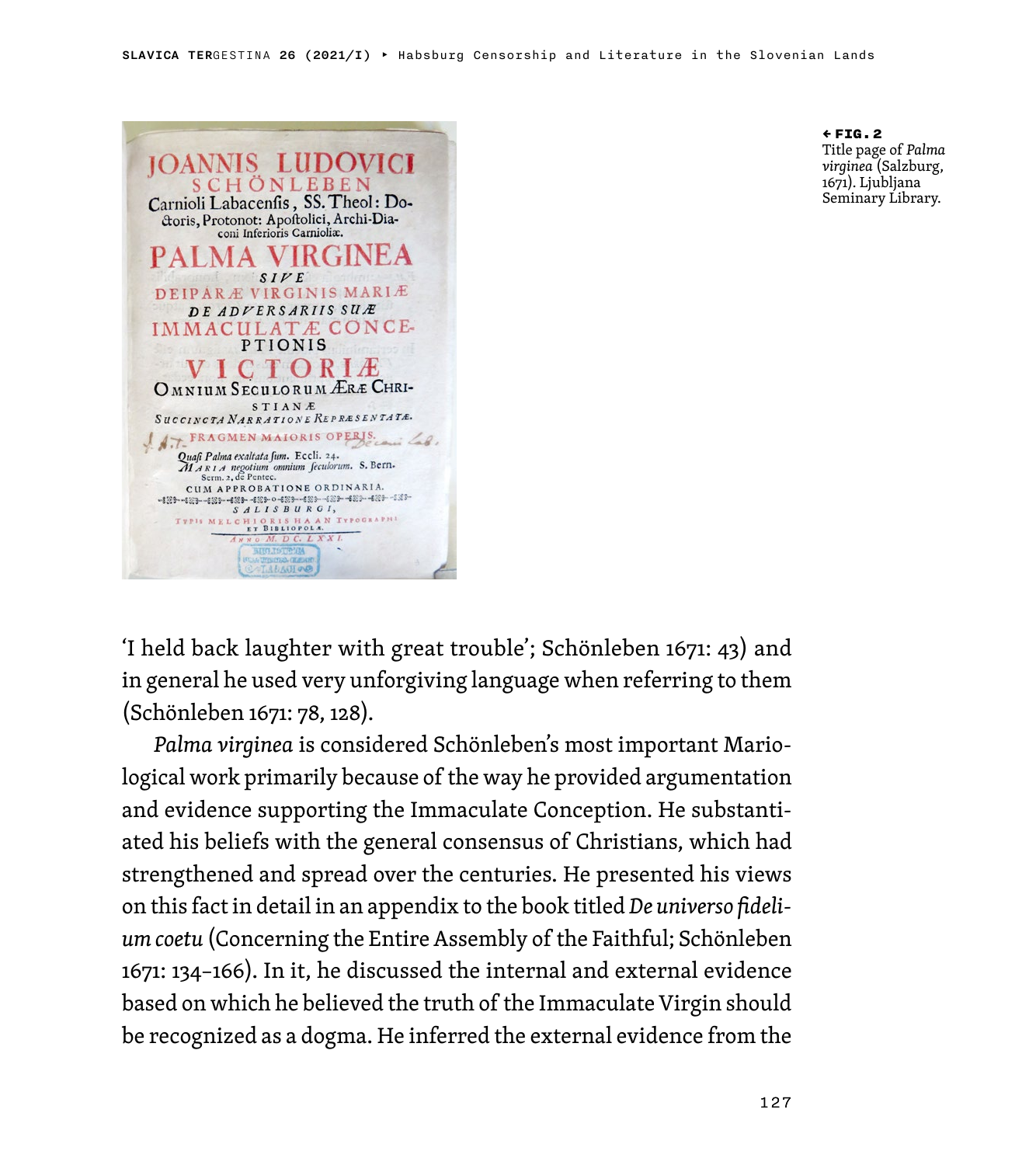fact that the Church had always relied on the consensus of the faithful (e.g., in rejecting heresy), and he saw the internal evidence based on which the dogma of the Immaculate Conception should be confirmed in the workings of the Holy Spirit, which lives inside the Church and under the influence of which such a universal consensus of the faithful regarding the Immaculate Virgin had been able to develop in the first place (Strle 1954a: 4). He attributed such great importance to the consensus of the faithful based on his belief that it had practically already been present from the beginning of Christianity and that it had only grown stronger by his time. He further substantiated this opinion with the truth about the infallibility of the Church, arguing that, by rejecting the validity and importance of the general consensus of the faithful, the truth of the infallibility of the Church would also be rejected (Strle 1954a: 4–7).

Nearly two hundred years later, a special council of theologians was appointed under Pope Pius IX in 1848, which was entrusted with establishing whether the concept of the Immaculate Conception could be defined as a dogma. To this end, the council first formulated the positive and negative principles, according to which it then discussed the belief 's potential to be defined as a dogma (Strle 1954a: 8–9). Strle examined the extent to which Schönleben's Mariological findings matched these principles, determining that as a whole they matched both the positive and negative principles, and that Schönleben's line of argumentation proceeded from the same bases that played a decisive role in defining the Immaculate Conception as a dogma in 1854 (the bull *Ineffabilis Deus*). Therefore, according to him, *Palma virginea* was an important Mariological work, which—had it not been included on the *Index* due to its polemical style of writing—would have played an important role in the history of Mariology and would have been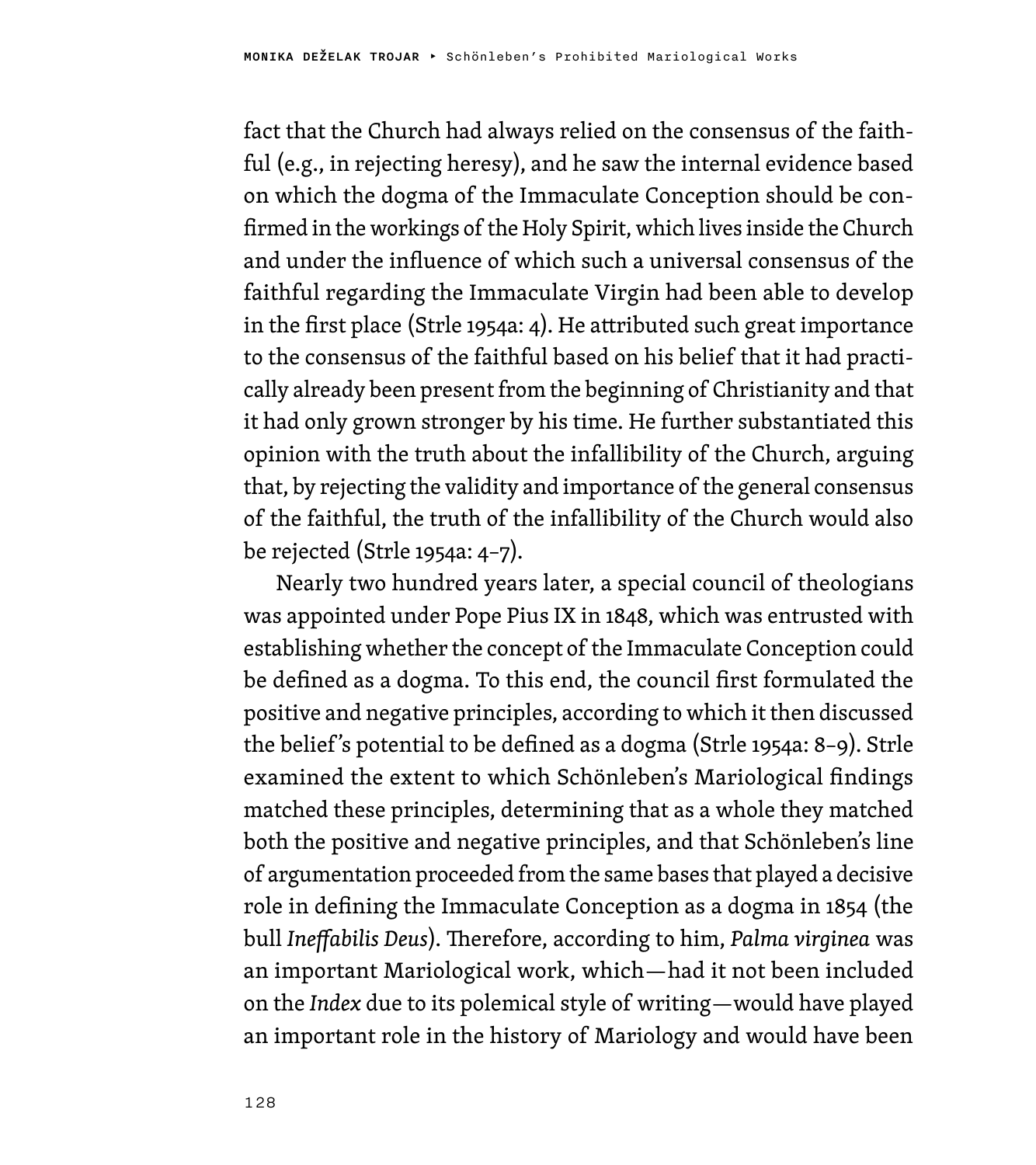cited significantly more in the works of later Mariologists (Strle 1954a: 8–10). That Strle's deduction is correct is also proved by *Orbis universi votorum*, in which Schönleben defended practically the same principles as in his later two works. The only difference is that in *Orbis* he remained on a strict theological scholarly level and therefore nobody prohibited it.

#### **Concluding Mariological Period**

Schönleben's peak Mariological period from 1667 to 1671 was followed by a period of decline resulting from him being heavily occupied with writing and editing sermons, and his intense involvement in historiography and genealogy. When he returned to Mariology, he decided to retreat into anonymity, most likely because his previous works had been included on the *Index*. Upon the 1678 grand opening of the Mayr printshop in Ljubljana, in which Schönleben played the crucial role, he anonymously published a panegyric to the Immaculate Virgin, *Mariae absque naevo labis originalis conceptae, nova typographia Labacensis urbis consecrata sub felicibus auspiciis procerum inclytae Carnioliae elogium*  (A Eulogy to Mary, Conceived without the Blemish of Original Sin, upon the Dedication of the New Printing House of the Town of Ljubljana under the Happy Greetings of the Champions of Glorious Carniola). This first minor work printed by Mayr in Ljubljana has not been preserved; it is only known from a reprint in Valvasor's *Die Ehre deß Hertzogthums Crain* (The Glory of the Duchy of Carniola; vol. 3, book 11, 726–727*)*.

The panegyric or praise to Mary mentioned above was later published in a slightly adapted and expanded form as an introduction to the collection of panegyrics to Mary titled *Mariae magnae Dei Matris celebres panegyristae* (Panegyrists in Honor of Mary, the Great Mother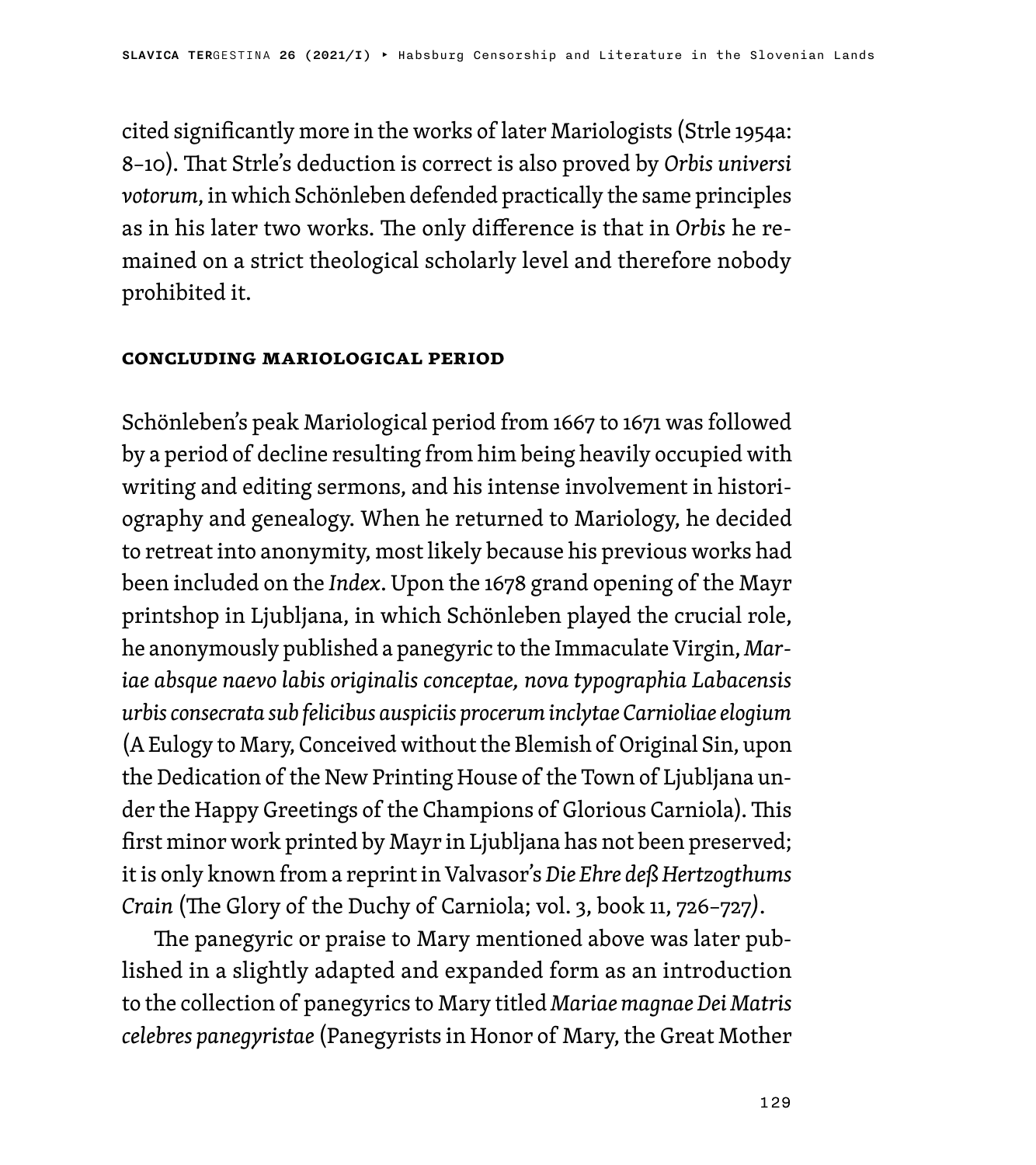#### 11

The full title reads: *De officio immaculatae conceptionis Deiparae antiquissimo et devotissimo, parvo mole, magno mysteriis: recens per anonymum correcto, et Lucensibus typis edito. Observationes Sigismundi a S. Maria, theologi ex SS. patribus, et doctoribus, praesertim ordinis pp. praedicatorum desumptae*.

of God), printed by Mayr in 1679. In his copy of the book, Johann Anton Thalnitscher added a note to the introductory poem that it was written by Schönleben, thereby also confirming the authorship of the first work printed by Mayr in Ljubljana (Smolik: 415). The fact that his panegyric appeared in the introduction to the collection of panegyrics honoring the Virgin Mary suggests that he may have been more actively involved in the book's publication (e.g., he could have influenced the selection of contributors considering that four of the five Mariologists were Jesuits).

Special attention should be drawn to the work *De officio immaculatae conceptionis Deiparae antiquissimo et devotissimo, parvo mole, magno mysteriis* (The Oldest and Most Devout Service of the Immaculate Conception of the Mother of God, Light in Weight, Great in Mystery) published in two editions: 1680 and 1681.<sup>11</sup> Its author used the pseudonym *Sigismundus a S. Maria* 'Sigismund of Saint Mary'. The first edition was printed by a Joseph de Grangiis of "Altstedium". Nothing is known about this printer, and the town in which the work was printed cannot be identified. Just as mysterious is the information on the printer and place of publication provided in the second edition, which was allegedly published in Paris. Both editions differ only in their title page and design, whereas their content is the same. Because both the author and printer could have anticipated problems, it is possible that the printer and place of publication were made up. The work was attributed to Schönleben by both Johann Weikhard von Valvasor and Johann Gregor Thalnitscher (Valvasor: vol. 2, book 6, 355; Dolničar: 220), which definitely speaks in favor of this authorship because their lists of Schönleben's works are generally considered very reliable. In addition, Ušeničnik, Miklavčič, and Štrukelj also included the publication among Schönleben's works, even though they were only familiar with the first edition (Štrukelj: 372).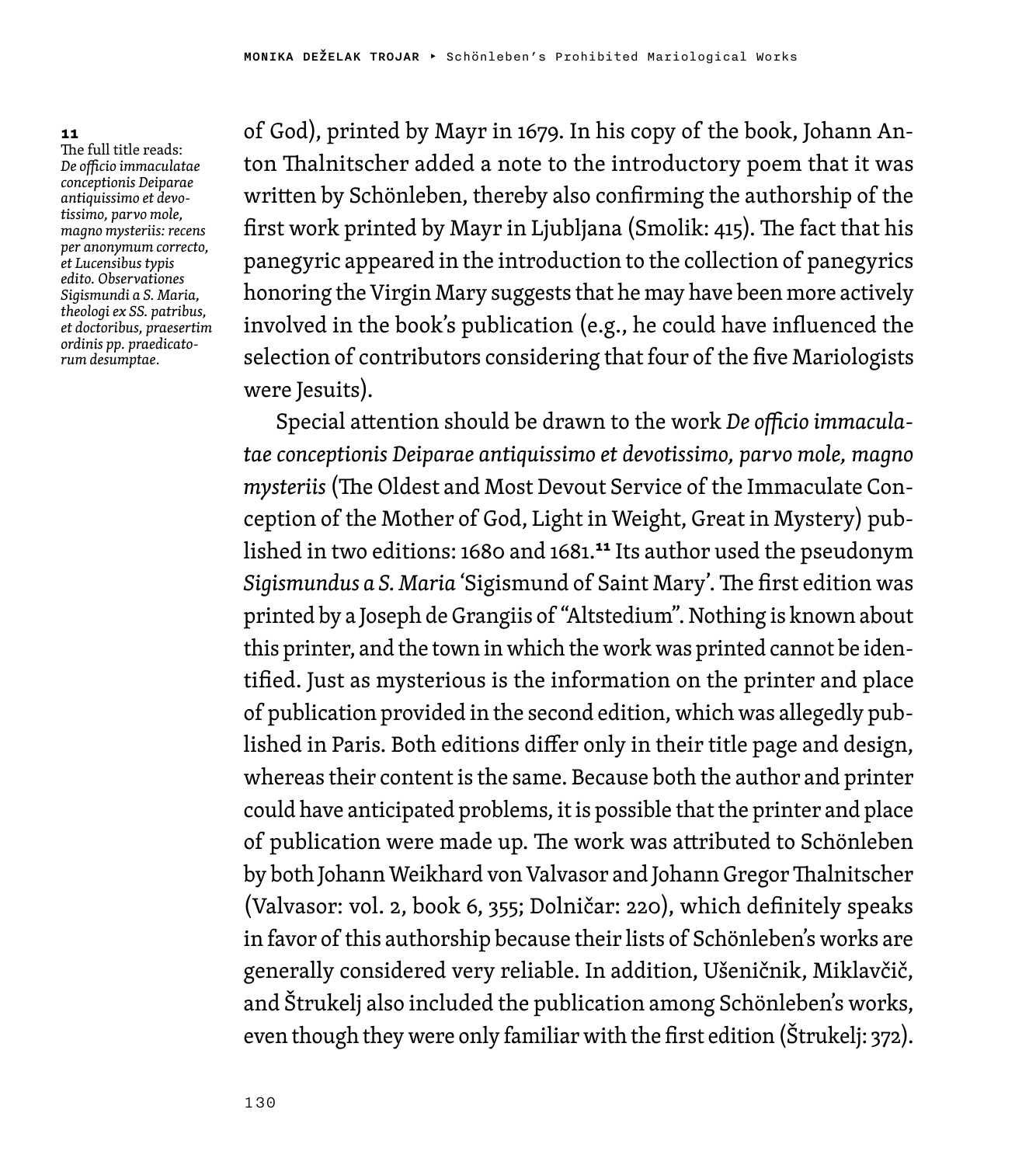

← FIG.3 Title page of *De officio immaculatae conceptionis Deiparae* (Altstedium, 1680). NUK Archives.

However, they did not examine the work in detail; they merely adopted Valvasor's account. Strle, who is considered the greatest specialist in Schönleben's Mariological oeuvre to date, did not mention or discuss this work in his articles.

Based on the thoughts of the Church Fathers and (especially Dominican) theologians, the author Sigismund of Saint Mary provides his opinion on the modifications to the breviary about the Immaculate Conception produced by an anonymous author, who published a modified version of the breviary in Žatec in what is now the Czech Republic. These modifications were most likely inspired by a 1679 decree in which the pope prohibited the readings of the Immaculate Conception breviary. Because the head of the Vatican office was a Dominican,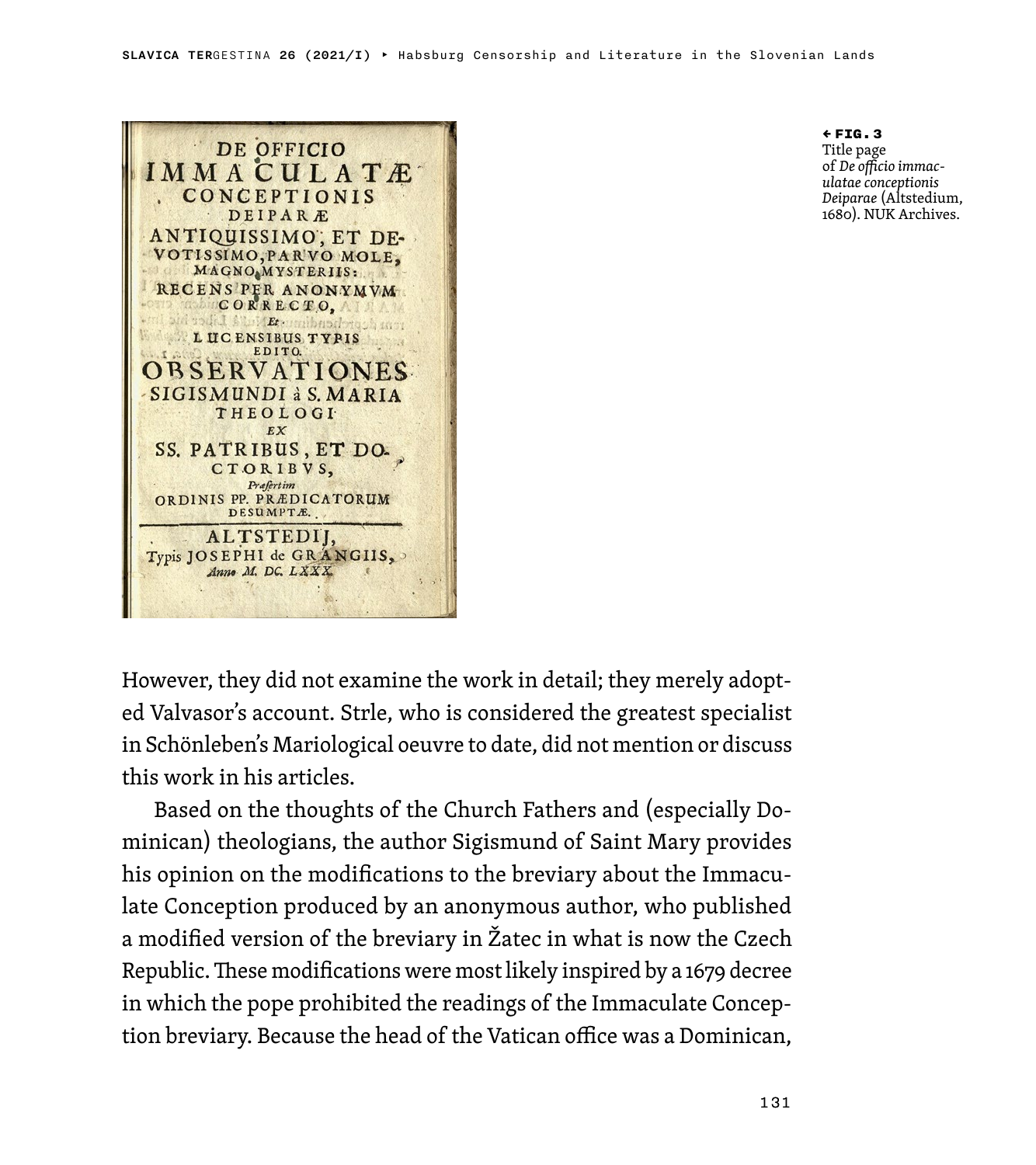12 HDA, MK, M 9451: "Syllabus operum et proiectorum Joannis Ludovici Schönleben."

Sigismund found the decision especially questionable. He disagreed not only with the prohibition of the breviary's readings, but also its modifications (Sigismundus a S. Maria 1681: 3–6). He based his belief on the views of the Church Fathers and theologians (including the Dominican ones) that supported the Immaculate Conception. On April 14th, 1682, this work, too, was included on the *Index librorum prohibitorum*, which, however, does not indicate that it was published in two separate editions (*Index*: 279).

The assumption that the work was written by Schönleben is also supported by the fact that Sigismund of Saint Mary's views are close to Schönleben's Mariological beliefs. A similarity in terms of content is suggested by the selection of sources and the fact that Schönleben already relied on the favorable views of Dominican theologians while providing arguments for Mary's exemption from the original sin in his third volume of *Orbis universi votorum*. However, because others shared his views at that time, it cannot be unequivocally claimed that he is the one hiding behind Sigismund's name. Further doubt is raised by the fact that the work is not mentioned on the list of his works published during his lifetime.<sup>12</sup> However, because all his genealogies printed in 1680 are also missing from that list, it is possible that the list was printed before this work and the genealogies were published. It is also possible that this work was intentionally omitted from the list. Schönleben's authorship is more likely if the information on the printer and the place of publication provided on the title page were made up, because otherwise the work could only have been printed with extensive support from his influential European friends (cf. Deželak Trojar: 174–178). A final decision on Schönleben's authorship of this work would definitely be made easier with better knowledge of general theology and a more thorough familiarity with his complete Mariological body of work.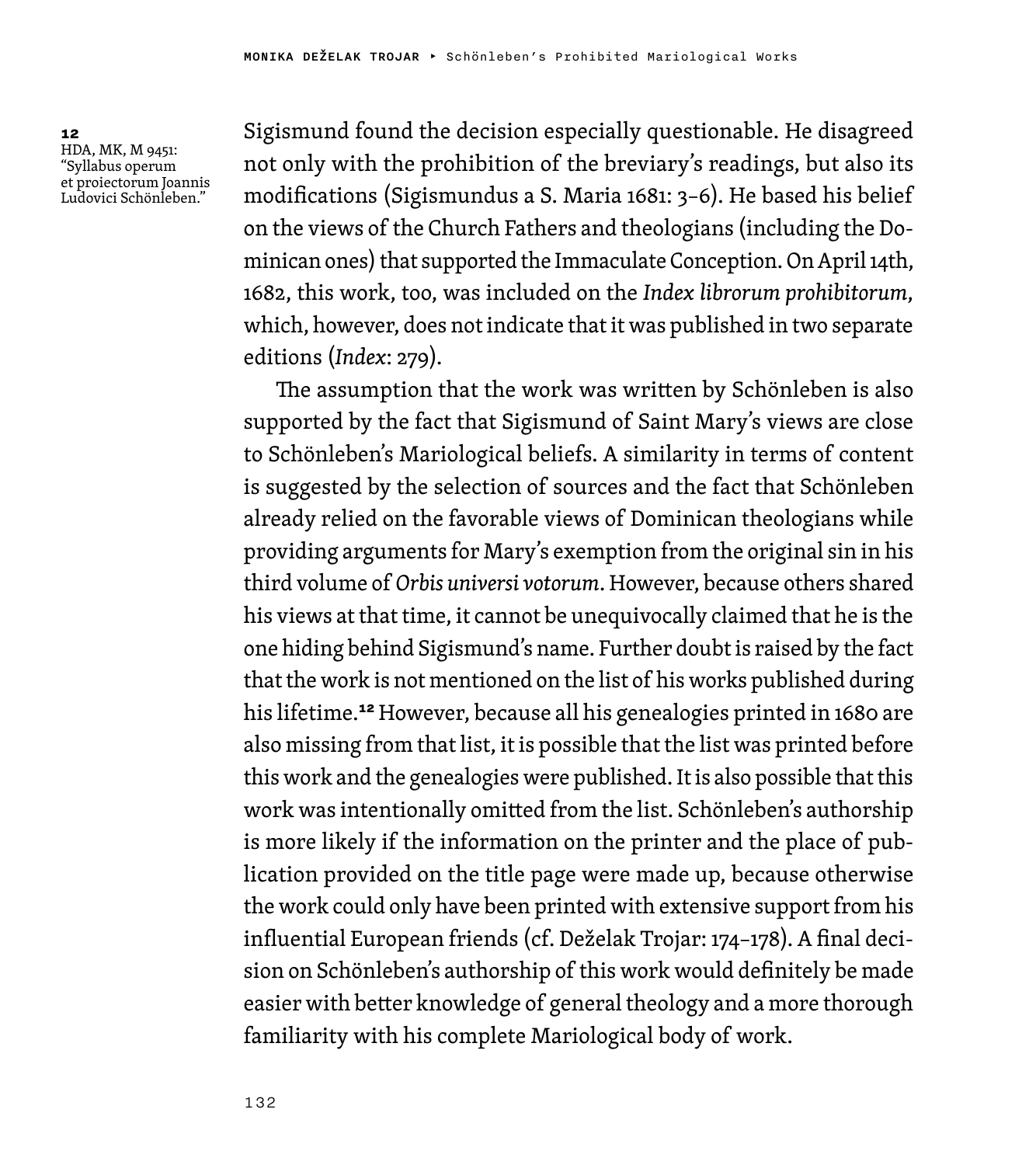#### **CONCLUSION**

The inclusion of Schönleben's works on the *Index librorum prohibitorum* resulted from his relentless and ardent efforts to prove the truth of the Immaculate Conception. His character was also a large part of this: a strong belief in his own rightness and excessive agitation, which diverted him from the strictly scholarly theological direction illustrated in the work *Orbis universi votorum* into polemicizing, irony, and using insulting language in *Vera ac sincera sententia* and in *Palma virginea.* All this must also have been contributed to by excessive confidence inspired by the 1661 bull of Pope Alexander VII, which caused him to conclude that Mary's victory (*Mariana victoria*) was practically achieved, and that the dogma of the Immaculate Conception would soon be declared. Because they were included on the *Index*, Schönleben's Mariological works received less attention than they could have. It is indisputable that the impact of his works—if it had remained at the level of theological writing as displayed in *Orbis universi votorum*—would have been much wider and that his name would also have been more appreciated in Mariology than it currently is. How important the veneration of Mary was to him personally is indicated, very revealingly, in his epitaph, which prioritizes his efforts to spread the dogma of the Immaculate Conception and have it declared over all his other, generally very diverse, activities:

*Here lie the remains of Johann Ludwig Schönleben, a doctor of sacred theology, a protonotary apostolic, and the former dean of the Ljubljana cathedral and the imperial parish of Ribnica. [He strove] for the proclamation and spread of the Immaculate Conception and veneration of the holy ones of heaven, the honor of the most majestic Austrian house,*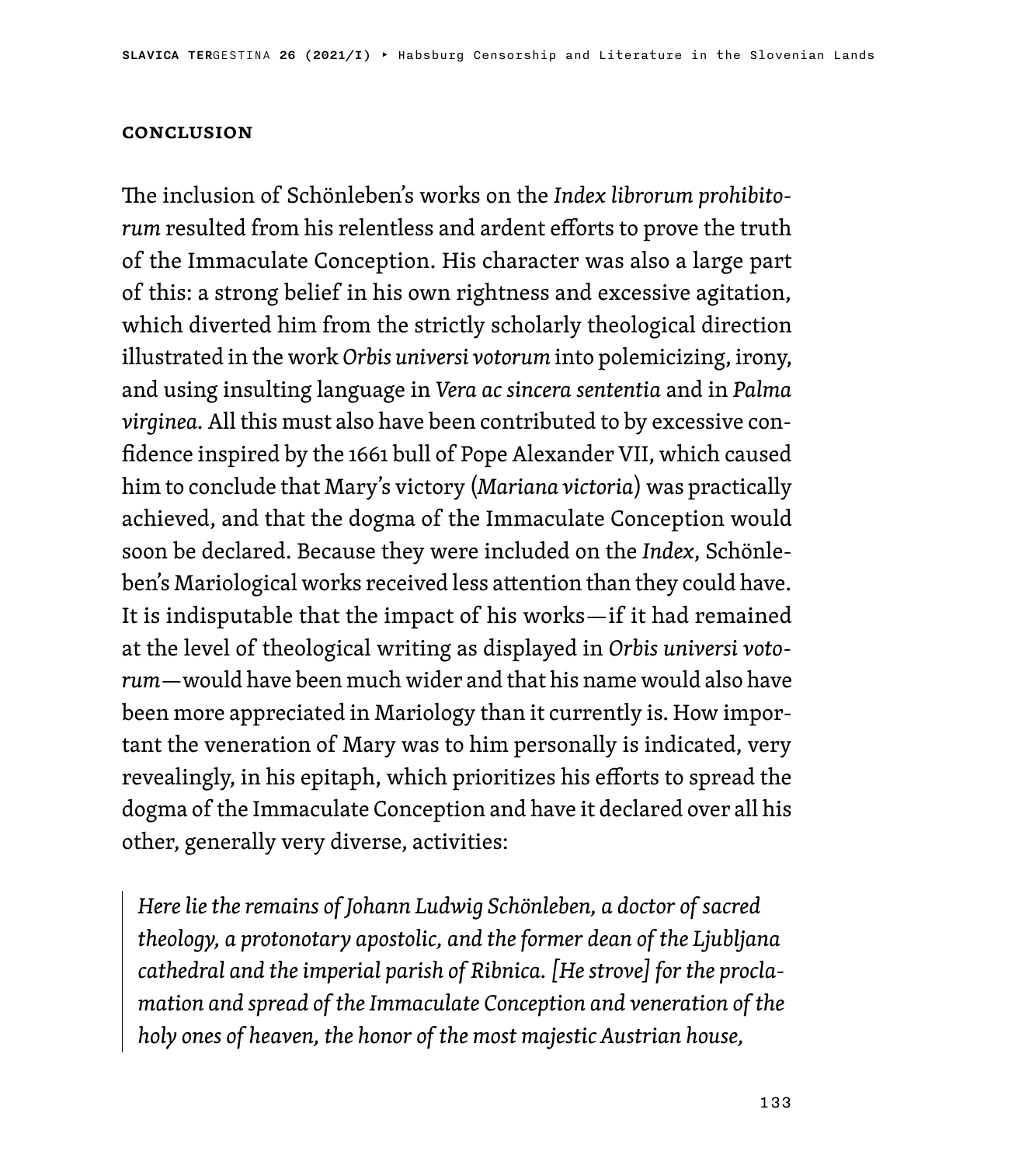#### 13

"Hic iacet quod mortale fuit Ioannis Ludovici Schönleben ss. theologiae doct. protonotarii apostolici cathedralis ecclesiae Labac. Olim decani et caesarei plebei Reifnicensis asserendae, et propagandae immaculatae conceptionis divorumque coelitum cultui. Augustissimae domus Austriacae honori ducatus Carnioliae, patriaeque nomini qua sacris, qua prophanis, lucubrationibus ad nominis immortalitatem claruit huius viri quem dies XV. Octobris ex patria rapuit perennem in posteris memoriam fundavit. Requiescat in pace anno M DC LXXXI."

❦

*the name of the Duchy of Carniola, and his homeland. He acquired fame with both his sacred and secular works, making immortal the name of this man whom the fifteenth of October separated from his homeland and established for posterity his perpetual memory. May he rest in peace. 1681. (Valvasor: vol. 2, book 6, 354–355)*<sup>13</sup>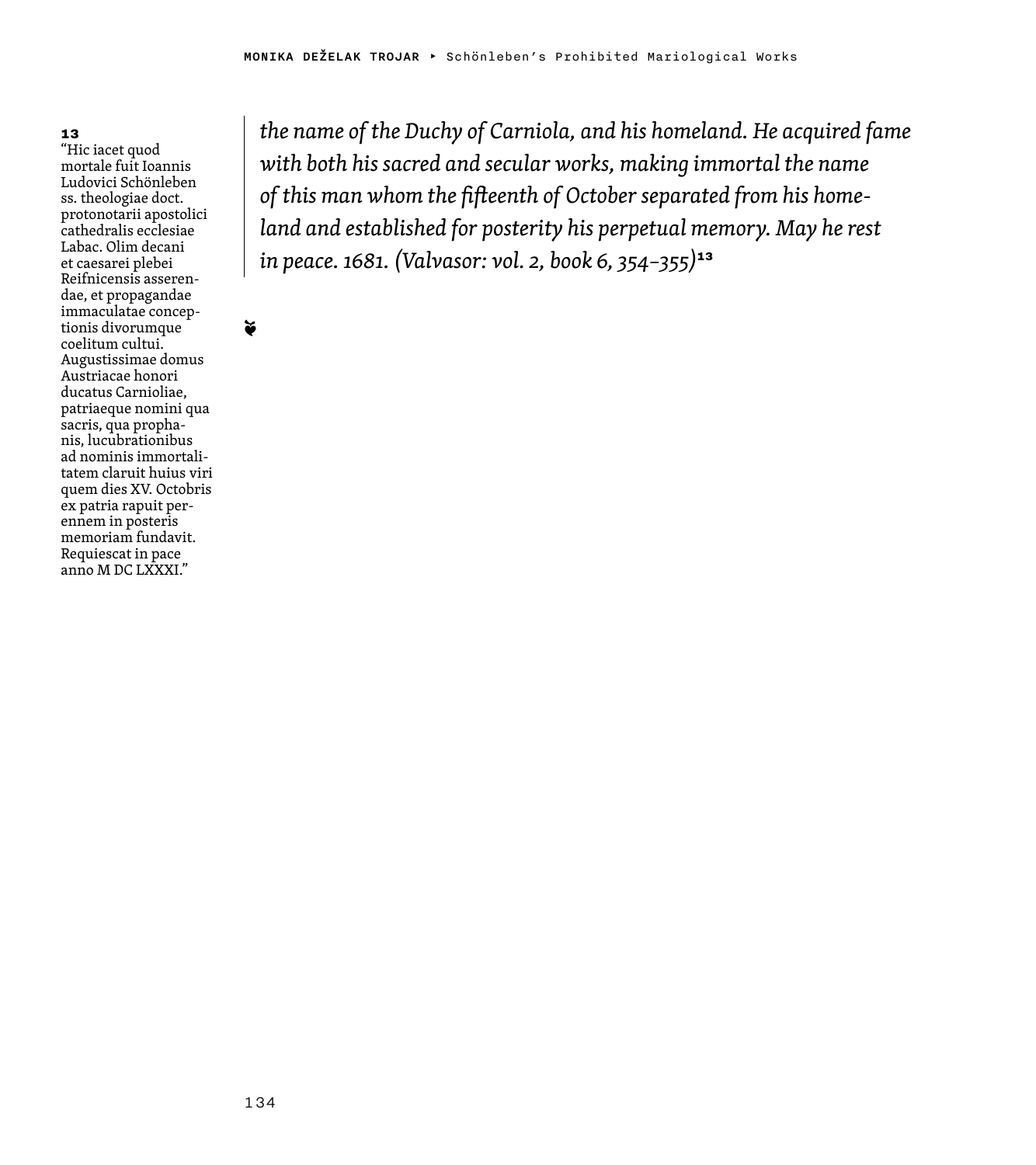## **Sources**

## **Arhiv Republike Slovenije (ARS)**

AS 1073, II/51r, Sodalitas Beatissimae Virginis Mariae in Coelos Assumptae in Archiducali collegio Societatis Iesu Labaci. AS 1073, II/52r, Bruderschaft der unbefleckten Empfängnis.

## **Hrvatski državni arhiv (HDA)**

MK, M 9451, Dissertatio polemica de prima origine augustissimae domus Habspurgo-Austriacae (Syllabus operum et proiectorum Joannis Ludovici Schönleben).

## **Nadškofijski arhiv Ljubljana (NŠAL)**

NŠAL 100, KAL fasc. 138/10, Schönleben's letter to Buchheim (July 17, 1662).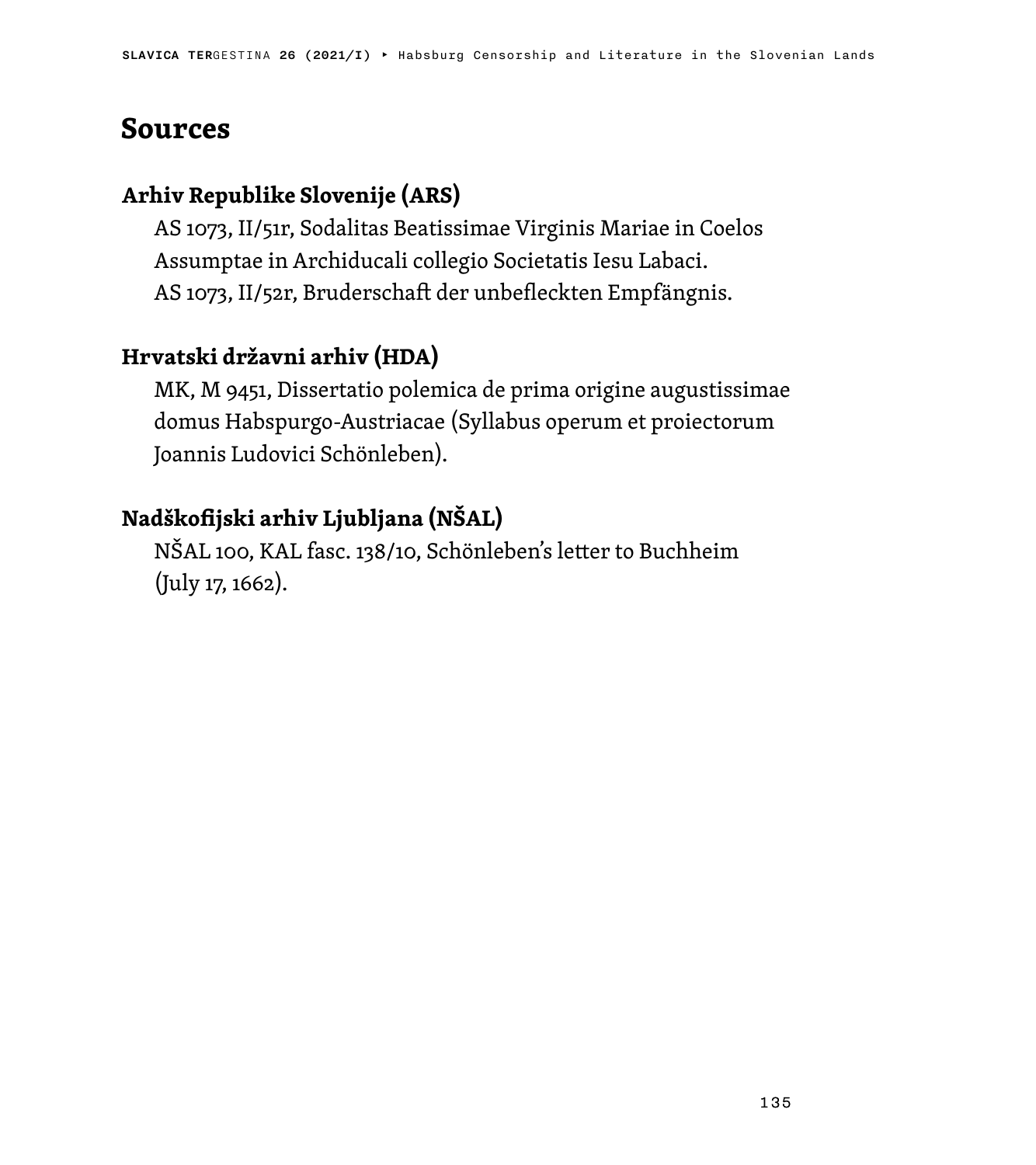## **References**

DEŽELAK TROJAR, MONIKA, 2017: *Janez Ludvik Schönleben (1618– 1681): Oris življenja in dela*. Ljubljana: Založba ZRC, ZRC SAZU.

DOLNIČAR, JANEZ GREGOR, 2009: Bibliotheca Labacensis publica Collegii Carolini Nobilium. *Trubar, Hren, Valvasor, Dolničar: O slovstvu na Kranjskem: Znanstvenokritična izdaja*. Ed. Luka Vidmar. Ljubljana: SAZU. 179–395.

- *Index librorum prohibitorum sanctissimi domini nostri Gregorii XVI, Pontificis Maximi iussu editus Romae MDCCCXLI*, 1852. Monteregali (Mondovi): Rossi. [https://archive.org/details/ bub\_gb\_3h\_JMCZWRAUC/page/n4]
- LAVRIČ, ANA, 2010: Ljubljanske baročne bratovščine in njihovo umetnostno naročništvo: Jezuitske kongregacije. *Arhivi* 33, 2. 251–286.
- LUBEJ, UROŠ, 2001: Marijin steber v Ljubljani. *Acta historiae artis Slovenica* 6. 53–66.
- MIKLAVČIČ, MAKS, 1957: Johann Ludwig Schönleben, ein slowenischer Mariologe. *Virgo Immaculata: Acta congressus Mariologici-Mariani Romae anno MCMLIV celebrati: Vol. XIV: De immaculata conceptione apud varias nationes*. Romae: Academia Mariana Internationalis. 214–241.

MIKLAVČIČ, MAKS, 1967: Schönleben, Janez Ludvik. *Slovenski biografski leksikon* 10. Ed. Alfonz Gspan. Ljubljana: SAZU. 236–240.

RADICS, PETER, 1894: Der krainische Historiograph Johann Ludwig Schönleben. *Mittheilungen des Musealvereines für Krain* 7. 1–72. SCHÖNLEBEN, JOHANN LUDWIG, 1649: *Campus liliorum, sive Album Austriaco-Marianum. Sex admodum reverendis, religiosis, et clarissimis dominis ex celeber. sacr. Ord. Cisterc. monasterio*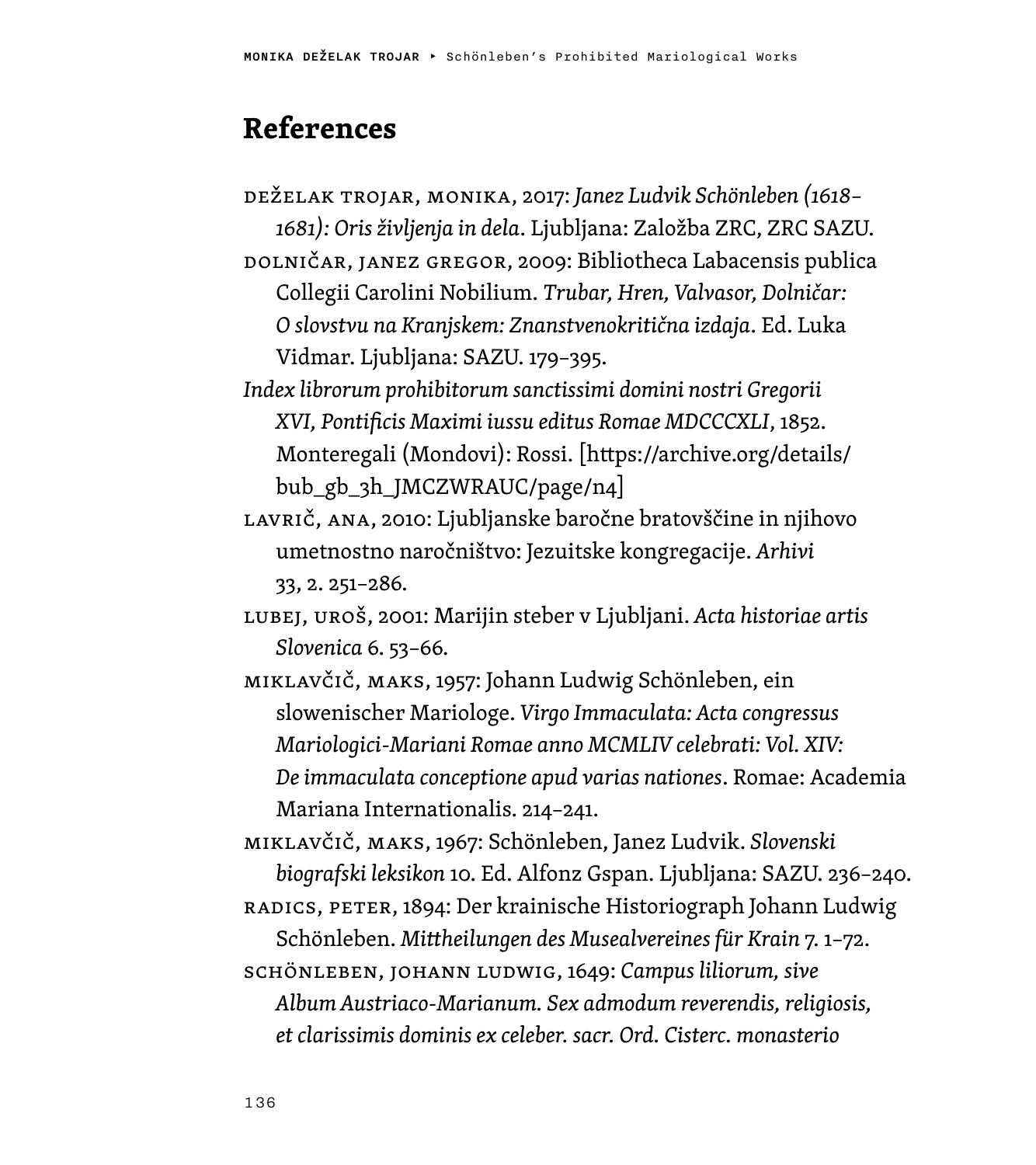*Campiliorum professis*, … *anno M. DC. XLIX, XXVI. Augusti solenni ritu suprema theologiae laurea ornatis promotore R. P. Matthia Bastianschizh …* Vienna: Matthaeus Rictius. ÖNB, 79. Q. 70.

- SCHÖNLEBEN, JOHANN LUDWIG, 1659a: *Orbis universi votorum pro definitione piae et verae sententiae de immaculata conceptione Deiparae, Liber IV.* Klagenfurt: Georgius Kramer. NUK, DS I 141434.
- SCHÖNLEBEN, JOHANN LUDWIG, 1659b: *Orbis universi votorum pro definitione piae et verae sententiae de immaculata conceptione Deiparae, Liber III.* Klagenfurt: Georgius Kramer. NUK, DS I 141434.
- SCHÖNLEBEN, JOHANN LUDWIG, 1668: *Vera ac sincera sententia de immaculata conceptione Deiparae Virginis.* Salzburg: Melchior Haan. NUK, 14285.
- SCHÖNLEBEN, JOHANN LUDWIG, 1669: *Feyertäglicher Erquick-Stunden. Erster Theil. Das Winter- und Frühlings-Quartall*. Salzburg: Melchior Haan. NUK, DS I 44702.
- SCHÖNLEBEN, JOHANN LUDWIG, 1670: *Vera ac sincera sententia de immaculata conceptione Deiparae Virginis.* Salzburg: Melchior Haan. Bayerische Staatsbibliothek digital, Münchener Digitalisierungszentrum Digitale Bibliothek.
- SCHÖNLEBEN, JOHANN LUDWIG, 1671: *Palma virginea sive Deiparae Virginis Mariae de adversariis suae immaculatae conceptionis victoriae omnium seculorum aerae Christianae*. Salzburg: Melchior Haan. SK LJ, M IV 10.
- SCHÖNLEBEN, JOHANN LUDWIG, 1678: Mariae absque naevo labis originalis conceptae, nova typographia Labacensis urbis consecrata sub felicibus auspiciis procerum inclytae Carnioliae elogium. Johann Weikhardt von Valvasor, *Die Ehre deß Hertzogthums Crain* 3, 11*.* Ljubljana, Nürnberg: Endter. 726–727.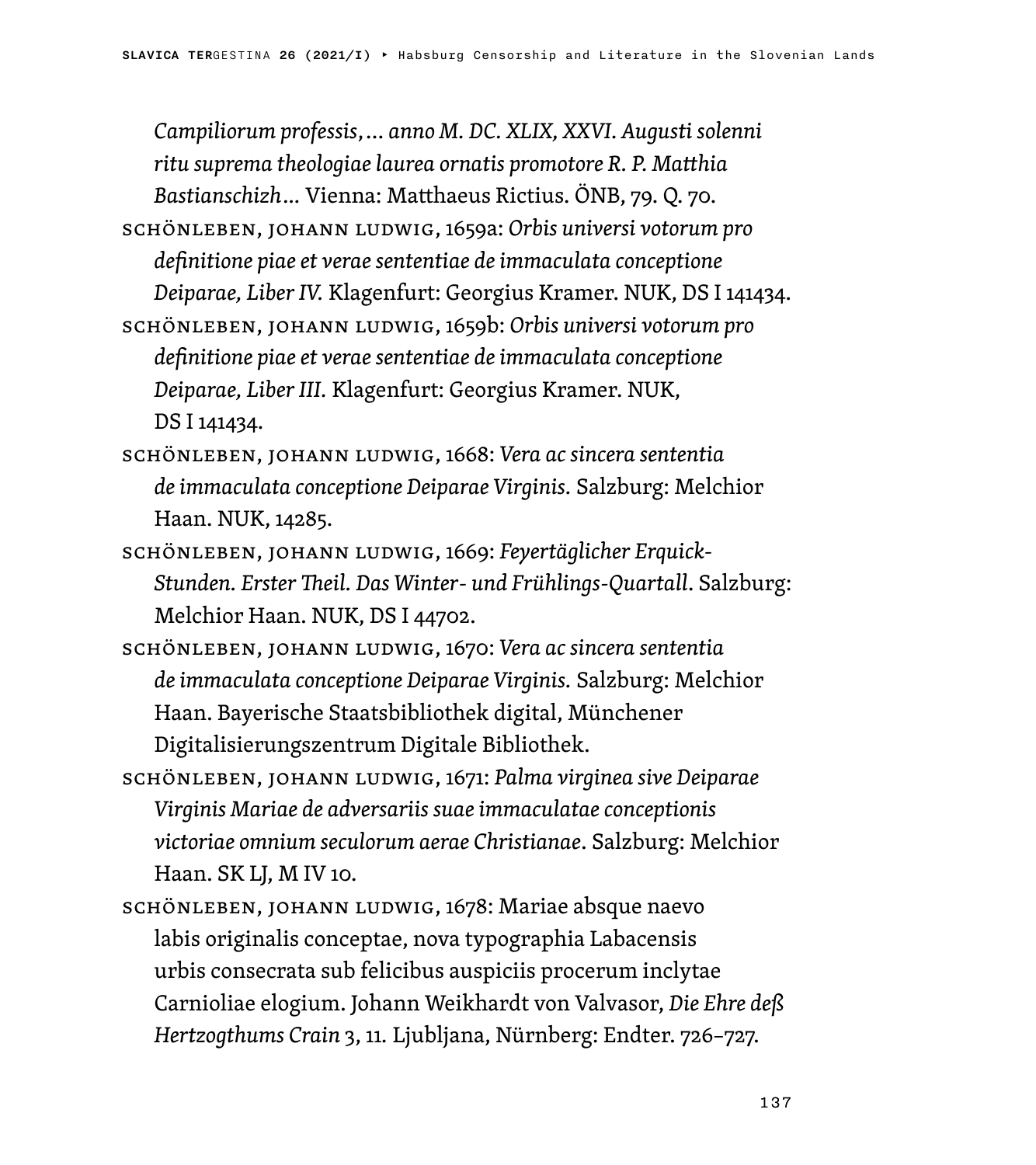SCHÖNLEBEN, JOHANN LUDWIG, 1679: Dedicatorium elogium Maria nomen ominum, omen nominum. *Mariae magnae Dei Matris celebres panegyristae, qui amoeniore stylo eius laudes vulgarunt. In unum collecti fasciculum et in novella typographia Labacensi reimpressi*. Ljubljana: Joannes Baptista Mayr. ÖNB, 75367-A.

SIGISMUNDUS A S. MARIA, 1680: *De officio immaculatae conceptionis Deiparae antiquissimo et devotissimo, parvo mole, magno mysteriis; recens per anonymum correcto et lucensibus typis edito*. *Observationes Sigismundi a S. Maria, theologi ex patribus et doctoribus, praesertim ordinis pp. praedicatorum desumptae.* Altstedium: Josephus de Grangiis. NUK, GS 0 21699.

SIGISMUNDUS A S. MARIA, 1681: *De officio immaculatae conceptionis Deiparae antiquissimo et devotissimo, parvo mole magno mysteriis, recens per anonymum correcto et lucensibus typis edito. Observationes Sigismundi a s. Maria theologi ex ss. patribus et doctoribus praesertim Ordinis pp. praedicatorum desumptae*. Paris: Sebastianus Martinus.

SMOLIK, MARIJAN, 1981: Pridigar, mariolog in zgodovinar Janez Ludvik Schönleben. *Bogoslovni vestnik* 41, 4. 399–427.

STRLE, ANTON, 1954a: Slovenski mariolog Schönleben o soglasju vernikov kot teološkem viru. *Zbornik Teološke fakultete* 4. Ed. France Grivec. Ljubljana: Teološka fakulteta. 2–23.

STRLE, ANTON, 1954b: Nekaj opomb k Schönlebnovim mariološkim delom. *Zbornik Teološke fakultete* 4. Ed. France Grivec. Ljubljana: Teološka fakulteta. 201–208.

STRLE, ANTON, 1955a: Schönleben o mnenju sv. Tomaža Akvinskega glede Marijinega brezmadežnega spočetja. *Zbornik Teološke fakultete* 5. Ed. France Grivec. Ljubljana: Teološka fakulteta. 171–190.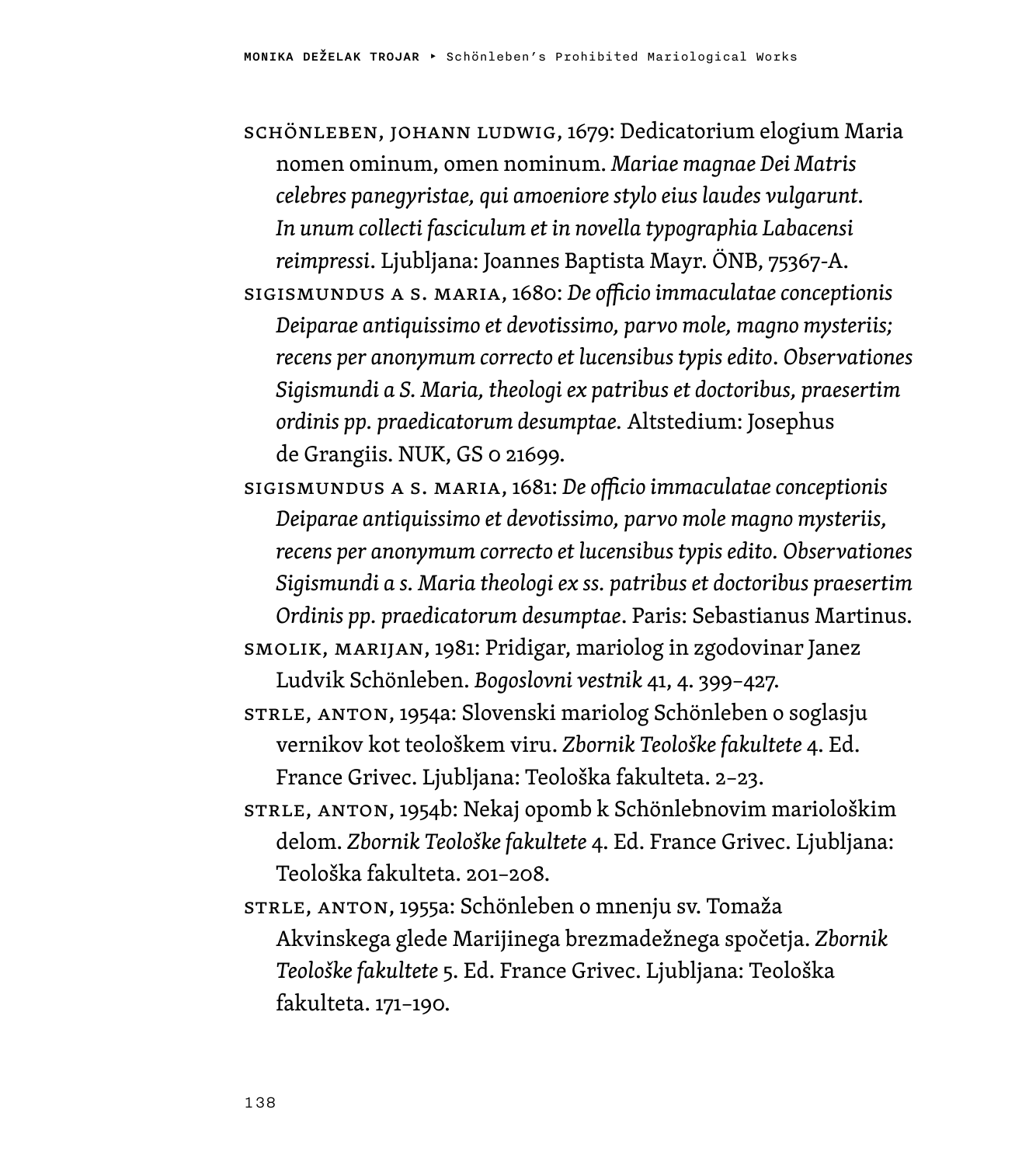- STRLE, ANTON, 1955b: Schönleben in Ambrozij Catharinus. *Zbornik Teološke fakultete* 5. Ed. France Grivec. Ljubljana: Teološka fakulteta. 204–211.
- ŠTRUKELJ, ANTON, 2006: Slovenski mariolog v službi Brezmadežne: Janez Ludovik Schönleben (1618–1681): posvečeno v hvaležen spomin prof. dr. Antonu Strletu. *Communio* 16, 4. 365–381.
- UŠENIČNIK, FRANČIŠEK, 1904: Schönleben o Brezmadežni. *Katoliški obzornik* 8. 413–426.
- VALVASOR, JOHANN WEIKHARD, 1689: *Die Ehre deß Hertzogthums Crain.* Ljubljana, Nürnberg: Endter.
- ZANI, VALERIO, 1672: *Memorie, imprese e ritratti de' signori Accademici Gelati di Bologna*. Bologna: Manolessi.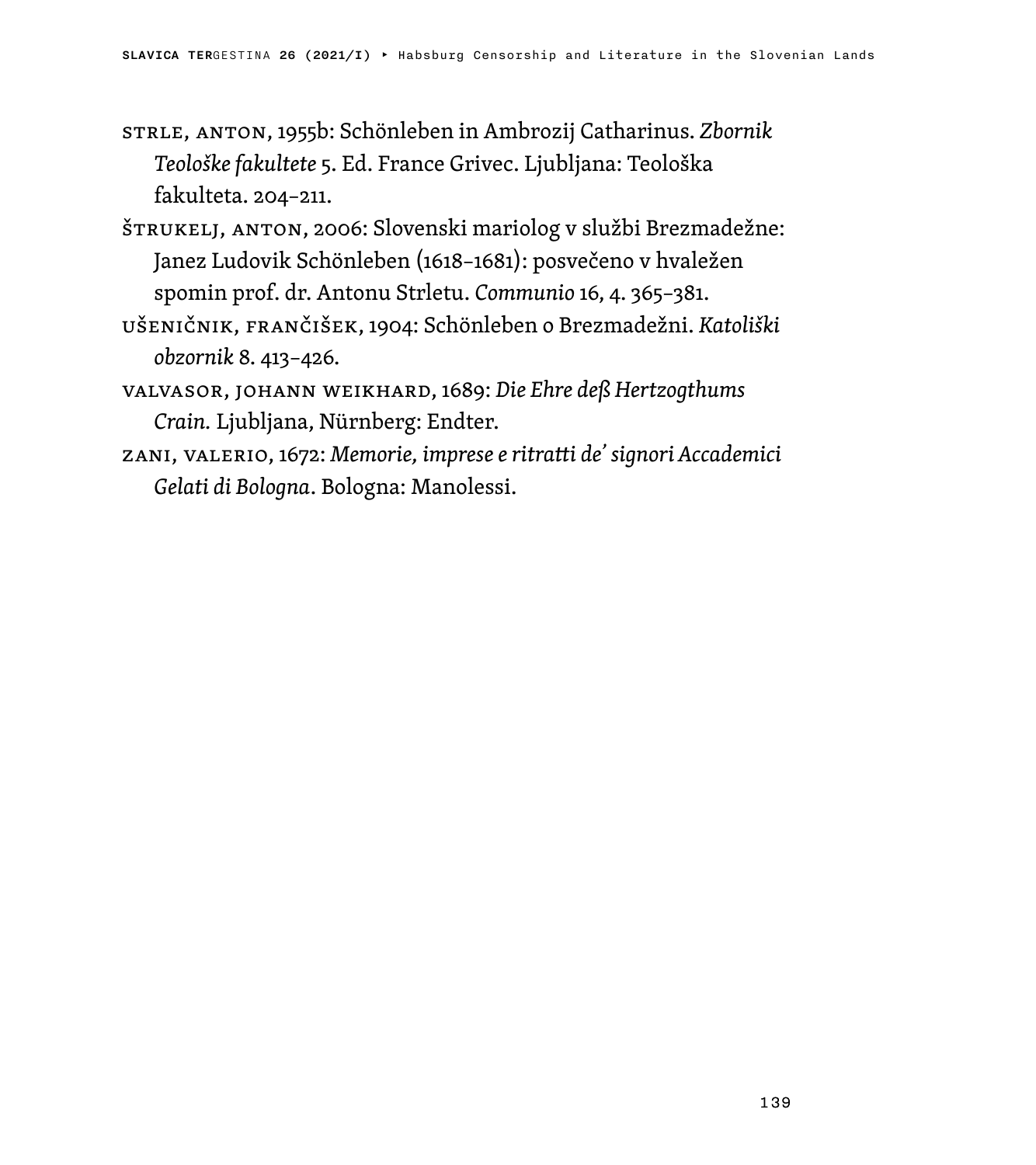## **Povzetek**

Področje mariologije je bilo tisto, ki se ga je Janez Ludvik Schönleben (1618–1681) lotil s posebno veliko mero osebne zavzetosti. V resnico o Marijinem brezmadežnem spočetju je bil neomajno prepričan že v času, ko so se glede nje nekaterim teologom porajali še številni dvomi in vprašanja. Slabih dvesto let pred uradno razglasitvijo dogme (1854) je napisal svoja temeljna dela o Marijinem brezmadežnem spočetju. V nekaterih od njih je svoja stališča zagovarjal tako goreče in neomajno, da se je zaradi tega njegovo ime znašlo na *Indeksu prepovedanih knjig*.

Z mariologijo in zagovarjanjem resnice o Marijinem brezmadežnem spočetju se je Schönleben začel ukvarjati že v svojem jezuitskem obdobju na Dunaju. Dejavneje se ji je posvetil v času službe ljubljanskega stolnega dekana in pozneje kot arhidiakon Spodnje Kranjske. Leta 1659 sta v Celovcu izšla dva od načrtovanih petih zvezkov spisa *Orbis universi votorum*. To delo je bilo zasnovano pregledno, z njim je želel dokazati, da ima pobožno mnenje o Marijinem brezmadežnem spočetju že vse potrebne lastnosti za dokončno opredelitev kot verske resnice. Dodaten zagon za dokazovanje te resnice mu je leta 1661 dala bula papeža Aleksandra VII. (*Sollicitudo omnium Ecclesiarum*), ki jo je razumel kot skorajšnjo zmago zagovornikov Marijine brezmadežnosti.

Vrhunec Schönlebnovega mariološkega ustvarjanja predstavljajo leta 1668–1671. Leta 1668 je anonimno izšla prva izdaja spisa *Vera ac sincera sententia*. Natisnil jo je v Salzburgu, in sicer pod psevdonimom Balduinus Helenocceus. V drugo izdajo istega spisa, ki je prav tako izšla v Salzburgu, se je dve leti pozneje (1670) podpisal s svojim pravim imenom. Njegovo najpomembnejše mariološko delo je *Palma virginea* (Salburg, 1671). Odlikujeta ga način izvajanja in dokazovanja resnice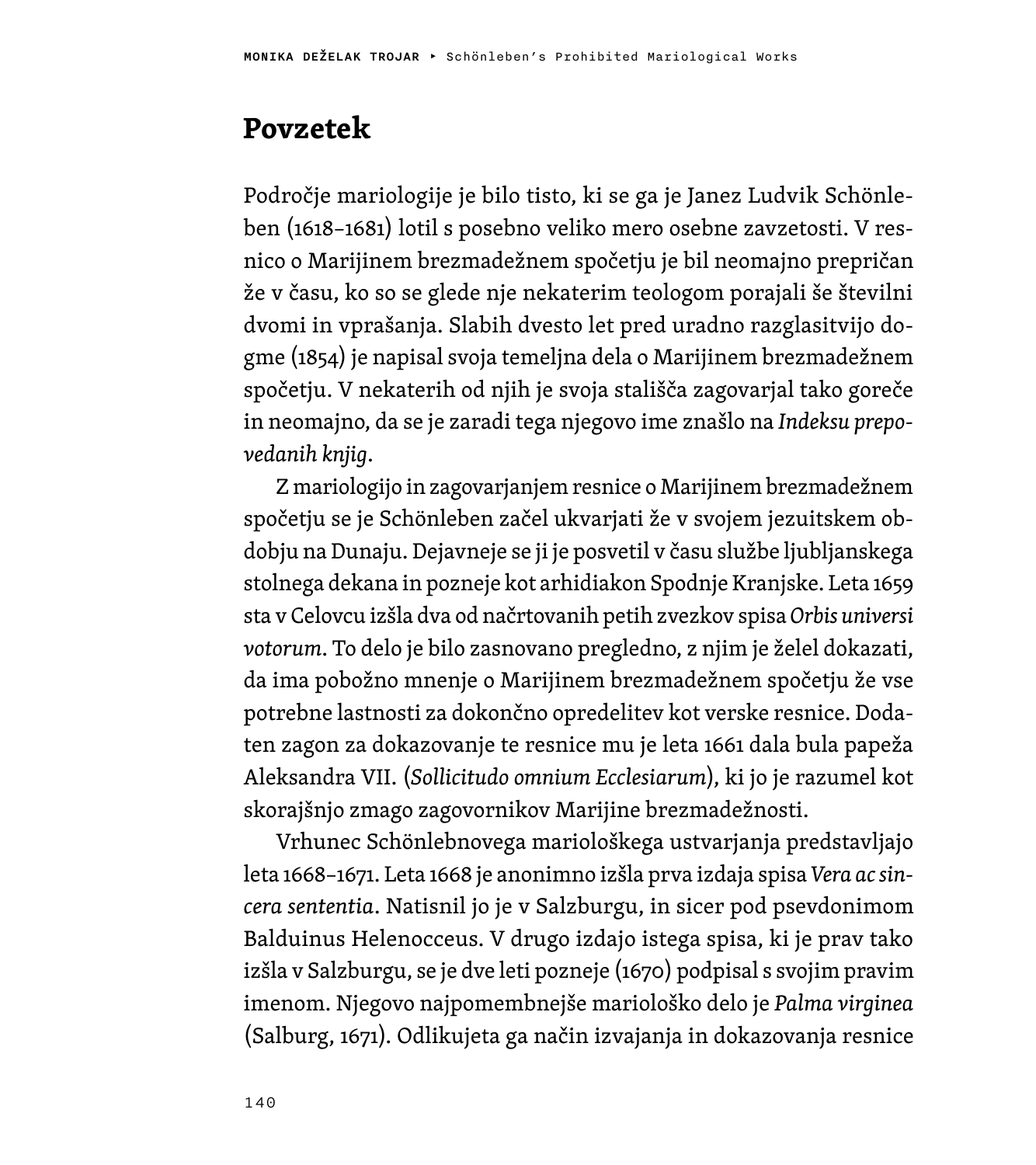o Marijinem brezmadežnem spočetju. Pravilnost svojega prepričanja je utemeljeval v splošnem soglasju vernikov, ki se je tekom stoletij krepilo in širilo. Obe deli sta bili kljub siceršnji teološki neoporečnosti zaradi polemičnega tona pisanja po posredovanju nasprotnikov Marijinega brezmadežnega spočetja kmalu po nastanku uvrščeni na *Indeks prepovedanih knjig*: *Vera ac sincera sententia* 18. maja 1677, *Palma Virginea* pa 13. marca 1679.

V sklepnem delu svojega življenja se je Schönleben še naprej posvečal mariološkim temam, a se je umaknil v anonimnost. Po Valvasorjevi zaslugi poznamo pesnitev na čast Brezmadežni z naslovom *Mariae absque naevo labis originalis conceptae, nova typographia Labacensis urbis consecrata sub felicibus auspiciis procerum inclytae Carnioliae elogium*, ki jo je napisal ob slovesnem odprtju Mayrjeve tiskarne leta 1678 v Ljubljani. Valvasor mu je tudi prvi pripisal delo *De officio immaculatae conceptionis Deiparae antiquissimo et devotissimo* (1680, 1681), katerega avtor se skriva za psevdonimom »Sigismundus a S. Maria«. Poleg Valvasorjevega pričevanja možnost Schönlebnovega avtorstva potrjujeta še sorodnost marioloških nazorov in ujemanje virov. Tudi to delo je bilo 14. aprila 1682 uvrščeno na *Indeks prepovedanih knjig*.